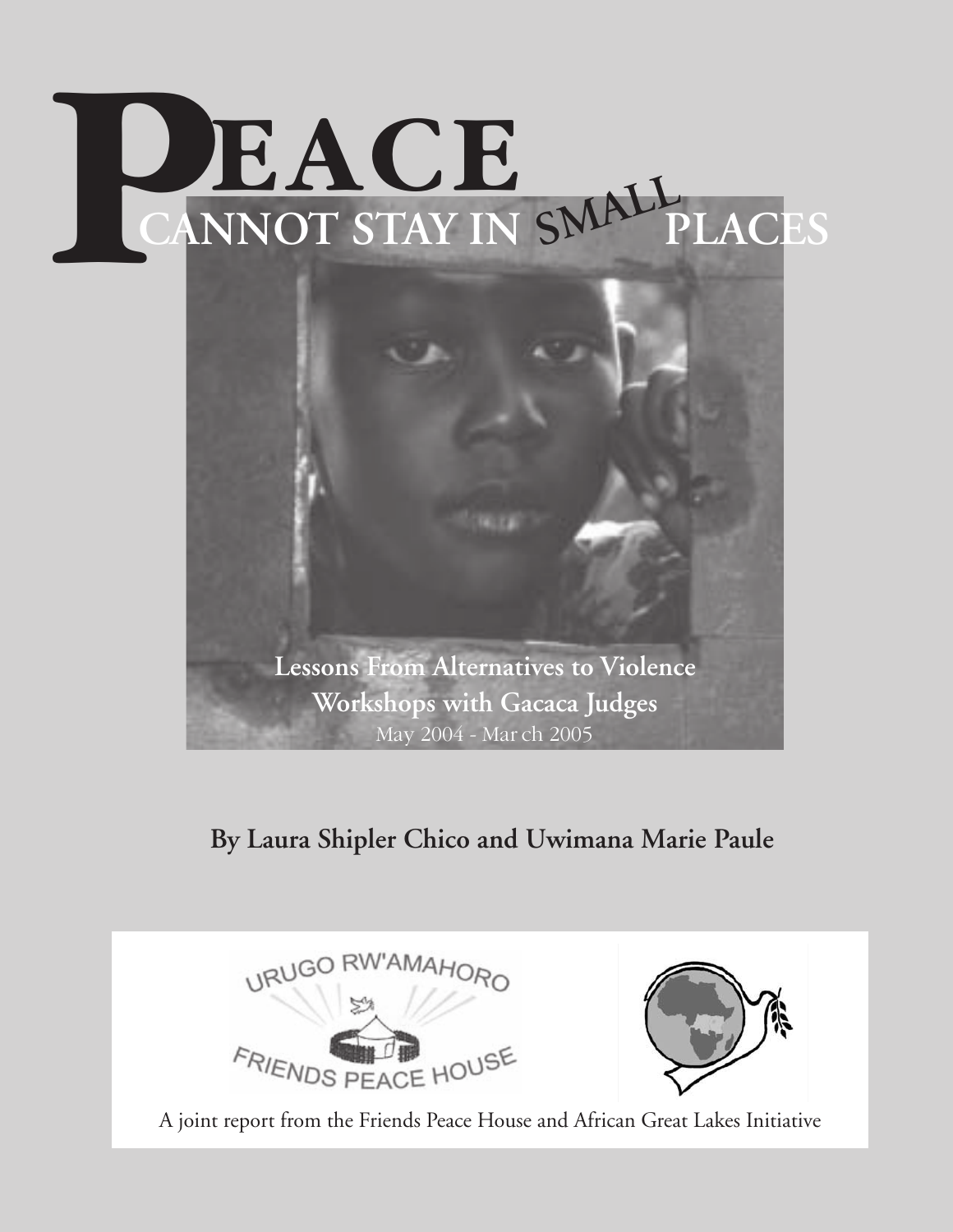

#### **The Friends Peace House**

The Friends Peace House's (FPH)vision is a unified Rwandan society that has a vibrant culture of peace, which respects human rights, and which improves the living standards of all its members.

For further information about FPH, please contact David Bucura at dabucura@yahoo.fr or 250 08 520862

#### **African Great Lakes Initiative Friends Peace Teams**

The Africa Great Lakes Initiative (AGLI) of the Friends Peace Teams strengthens, supports and promotes peace activities at the grassroots level in the Great Lakes region of Africa.

For further information about AGLI, please contact David Zarembka at dave@aglionline.org or  $(314)$  645-0336

> Or visit AGLI's website at www.aglionline.org.

#### **Acknowledgements**

e would like to thank the many people who contributed to this evaluation: the 37 interviewees – farmers, teachers, AVP facilitators, Gacaca judges – who often traveled long distances to meet with us and gave thoughtful and deep consideration to our questions; David Bucura, the AVP-Rwanda Coordinator, who arranged the logistics and ensured that we were able to meet with a diverse cross-section of participants, facilitators, and government leaders; the Friends Peace House in Rwanda that serves as home to AVP and was the site of most of our Kigali-based interviews; and the Africa Great Lakes Initiative of the Friends Peace Teams, which provided the funding for this evaluation and which has been working in partnership with Rwandan Quakers since 2001 to bring AVP to Rwanda. We would also like to acknowledge the work of Adrien Niyongabo and Peter Yeomans who authored an evaluation of AVP-Rwanda in 2003, entitled **"I Still Believe There is Good in All People."** That evaluation served as an important guide for us as we began our interviews, and we have borrowed directly from that report to provide background information about Rwanda, Gacaca, and the Alternatives to Violence Project.

We would also like to thank the United States Institute of Peace which provided the funding for the seventy AVP workshops conducted for Gacaca judges over the past year. The opinions, findings, and conclusions or recommendations expressed in this publication are those of the authors and do not necessairly reflect the views of the United States Institute of Peace.

We are personally grateful for the opportunity to witness firsthand the powerful impact that AVP has had on individual lives, on families, and on communities trying to heal after the tragedy of genocide. It was humbling to hear from Gacaca judges, government leaders, and community members alike that AVP has something significant to contribute to Gacaca and to the reconciliation processes of this wounded country. We have done our best here to capture and reflect both the dominant themes that emerged during our interviews, and the subtleties and nuances that were interlaced within those themes. There are voices that are not quoted directly here, but every interview has been used to deepen and enrich our understanding of the role of the Alternatives to Violence Project in Rwanda's journey to recovery.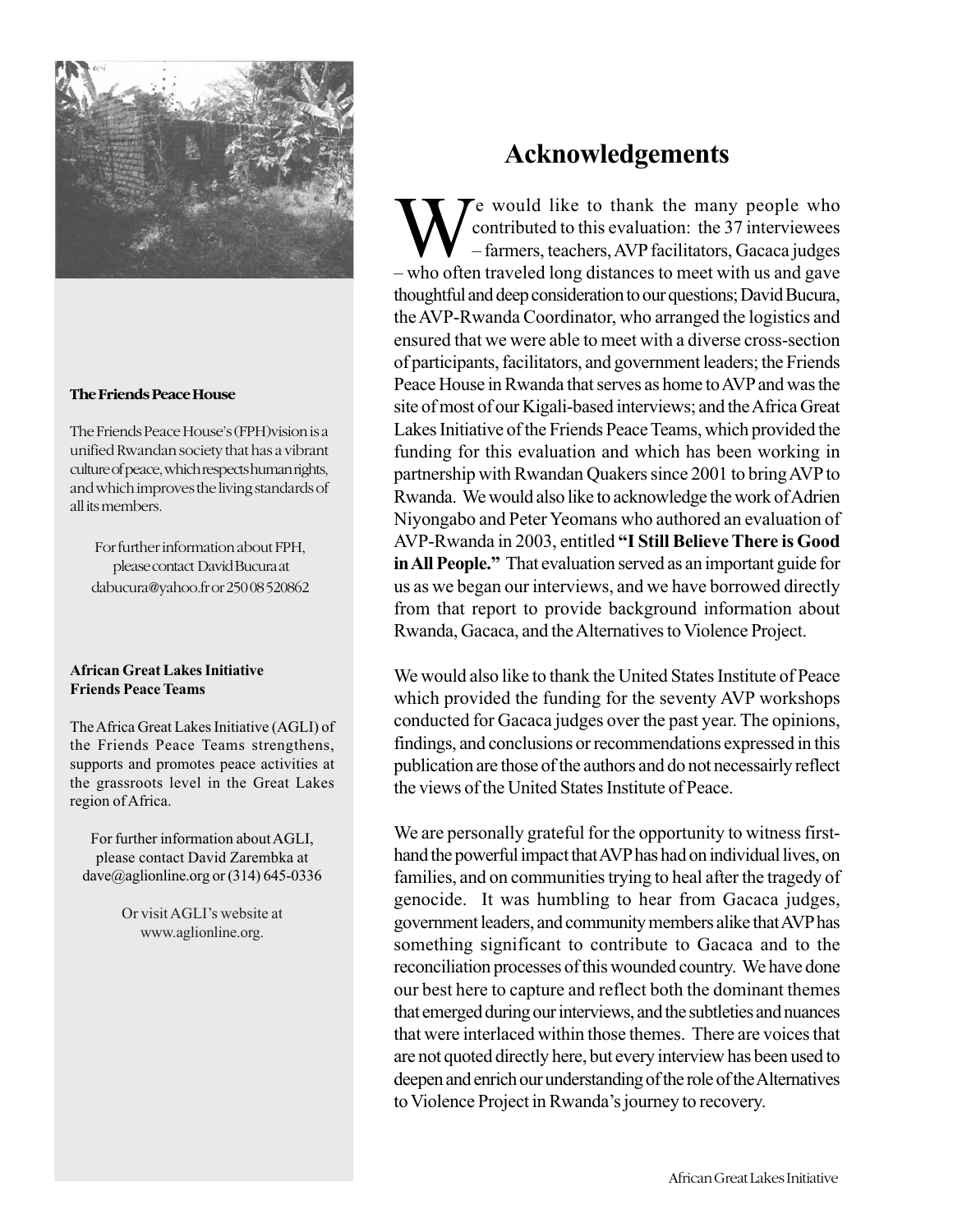#### **Table of Contents**

| I. The Context: Gacaca, AVP and the Implementing Organizations 6                                                                                                                                            |
|-------------------------------------------------------------------------------------------------------------------------------------------------------------------------------------------------------------|
|                                                                                                                                                                                                             |
| B. Healing Wounds: Rebuilding after Genocide 11<br>$\langle$<br>Restorative Justice & the Struggle to Forgive 13<br>$\langle$<br>$\langle$<br>$\langle$<br>$\langle$<br>$\langle$<br>$\langle$<br>$\langle$ |
| Appendix                                                                                                                                                                                                    |
| I.                                                                                                                                                                                                          |
| П.                                                                                                                                                                                                          |
|                                                                                                                                                                                                             |

*As we continued and talked to more and more people, we began to feel that AVP was not just a series of workshops that stayed confined to small meeting rooms. In Rwanda, AVP is beginning, instead, to feel like a movement: a movement of hope, of healing, of slow reconciliation, of possibility.*

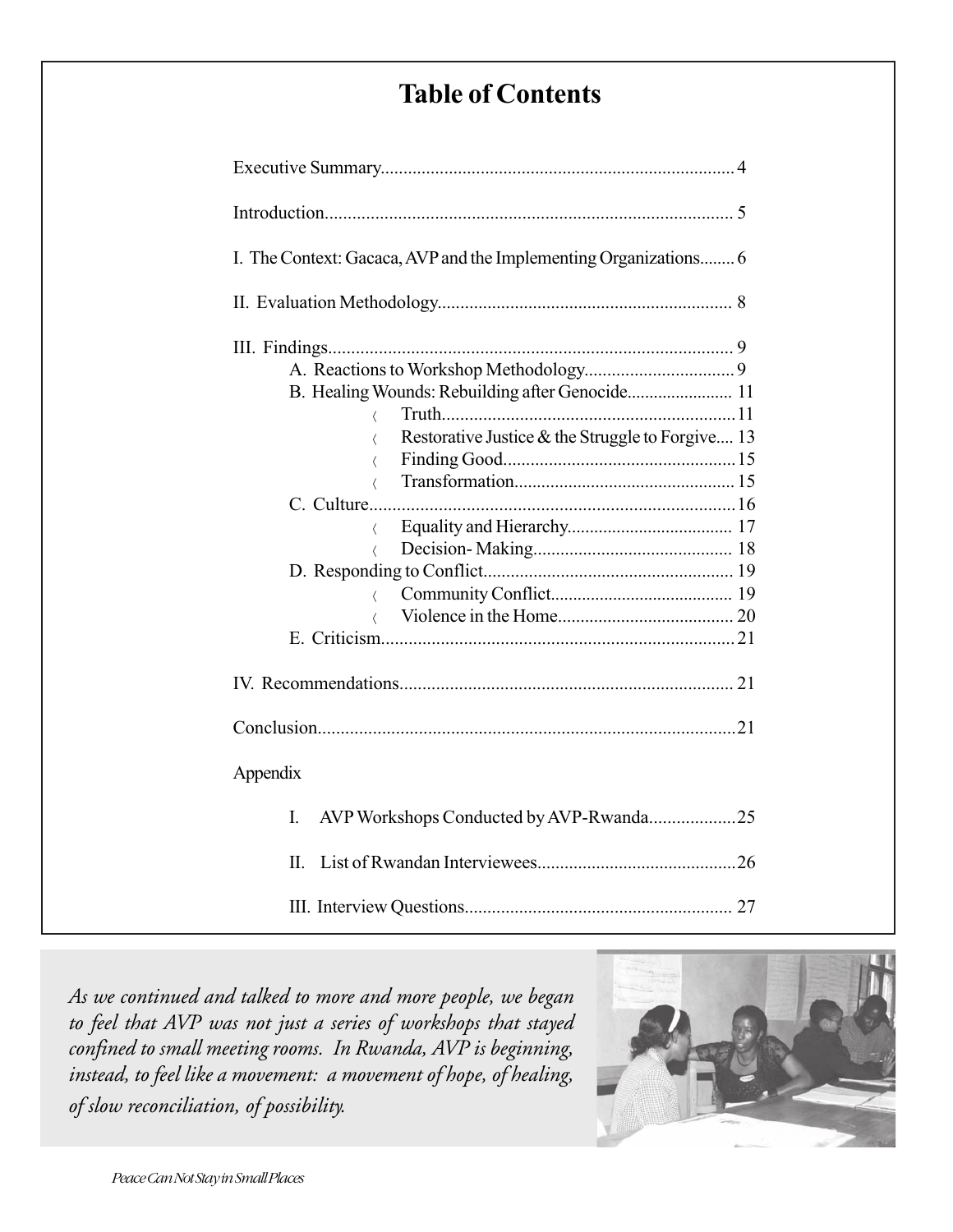#### **Executive Summary**

"Peace cannot stay in small places," said Ndagijimama Abdon*,* an elder Gacaca judge in Gisenyi, "it is good when peace reaches everywhere." Abdon's message of hope and expectation is characteristic of what we found as we traveled Rwanda to evaluate the impact of the Alternatives to Violence Project (AVP) on Rwanda's slow recovery from genocide. As we interviewed more and more people, we began to feel that AVP is gaining momentum here in Rwanda. Again and again, interviewees issued a clarion-call for AVP to continue, to reach into every corner of the country, into every heart. Every person needs AVP, interviewees said again and again. Blanket our communities, reach every Gacaca judge, every leader, every genocide survivor. Go into the prisons and work with those who have been accused of genocide. Take AVP to our neighboring countries and help our region find peace. To the participants in this evaluation, AVP is not just a series of workshops that stays confined to small meeting rooms. Though AVP starts as a short three-day workshop, it inevitably ripples outward reaching small corners of each life in unexpected ways. Now in Rwanda, 4 years after the program was introduced here, AVP is beginning to feel like a movement: a movement of hope, of healing, of slow reconciliation, of possibility.

With funding from the United States Institute of Peace and support from the Africa Great Lakes Initiative, the Rwanda Friends Peace House offered seventy 3 day workshops in Alternatives to Violence to Gacaca judges throughout Rwanda. To evaluate the success of these efforts, we interviewed 37 judges, government leaders, AVP facilitators and community members. The reports from interviews were, without exception, glowingly positive. This evaluation seeks to move underneath this praise for AVP to discern why it has been so well received here, and to identify its major contributions to Rwanda's healing process in the wake of the 1994 genocide.

Through the course of the interviews, four major themes emerged. First, AVP's experiential methodology was new for many participants and they

reported that it helped them to internalize the workshop. As one interviewee observed, "AVP teaches people to have lessons in the mind, not just in the notebook." At the heart of AVP's efforts in Rwanda is the hope that the transformative and community-oriented nature of AVP's methodology can contribute to the country's difficult journey of healing and reconciliation. This, then, was the second theme that surfaced during the interviews: the role that AVP is playing in healing wounds and rebuilding after genocide. This is a complex theme, with interlacing questions of truth, forgiveness, and transformation. Without asking for personal testimonies or demanding that participants recall past violence, AVP quietly invites participants to begin to see the possibility of good in themselves and others, to seek truth even when it contradicts strongly held beliefs, and to find a deep source of reconciliation and transformation.

The third theme examines how AVP 'culture' and Rwandan culture interact, compliment and challenge one another. AVP is an imported program that, over the past several years, has been molded and shaped to suit Rwandan society. The interviews revealed that AVP both reinforces existing values within Rwandan culture (such as humility and respect for one another) and simultaneously challenges aspects of the culture (such as established hierarchies and top-down decision-making processes).

Lastly, many interviewees reported that AVP equipped them to respond to community and family conflict with creativity and compassion. While most interviewees were Gacaca judges and had been trained in AVP for the purposes of applying lessons to the Gacaca process, these same judges gave countless testimonies about how AVP had helped them in responding to conflict in their personal lives. It was through these testimonies that we discovered that AVP is not only a conflict resolution program, but also a quiet and unassuming advocate for women and children's rights: many interviewees talked about how AVP helped to shift communication patterns between husbands and wives and stem violence in the home.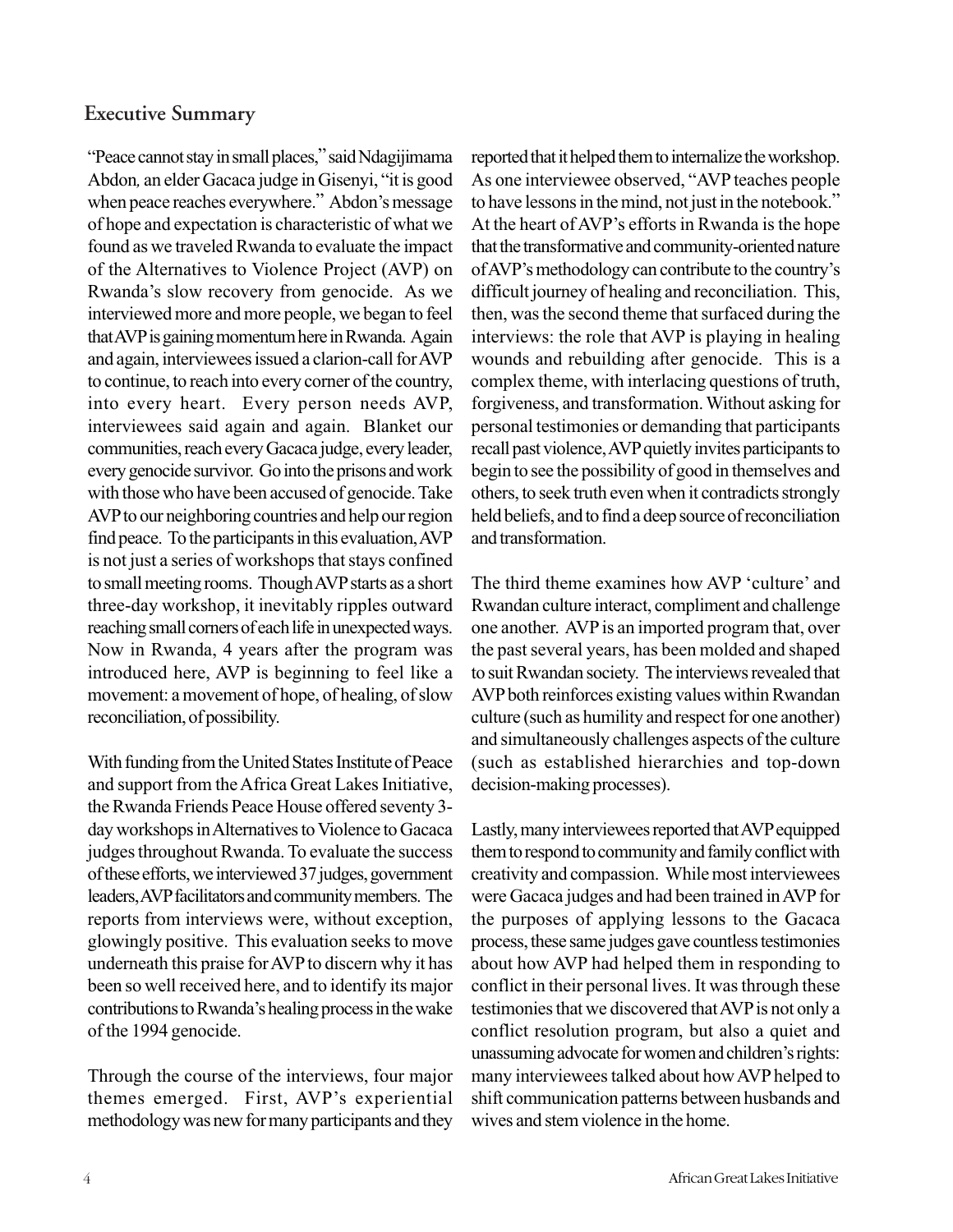#### **Introduction**

Eleven years ago, the small African nation of Rwanda burst into the world's consciousness with its 1994 genocide. That genocide has been called, by historians, the most "efficient" in world history in which a million<sup>1</sup> Tutsis and moderate Hutus were killed in a period of 100 days. After the Rwanda Patriotic Front (RPF) overthrew the Hutu Power government, swarms of refugees fled in fear of revenge killings and the new government imprisoned a hundred thousand alleged perpetrators of the genocide. Now, most refugees have been repatriated and Rwanda has turned to the monumental task of healing and rebuilding a nation after unimaginable brutality.

In an innovative and controversial effort to bring justice and reconciliation to both the victims and suspected perpetrators of the genocide, the Rwandan government has elected to utilize a modern day version of a traditional form of arbitration known as *Gacaca2* to settle many of the lower-level cases<sup>3</sup>. With funding from the United States Institute for Peace and support from the Africa Great Lakes Initiative, the Rwanda Friends Peace House has offered seventy 3-day workshops in Alternatives to Violence to Gacaca judges throughout Rwanda, with the hope of preparing them for the difficult work of balancing truth with justice, and successfully reintegrating genocide perpetrators back into their communities.

To evaluate the success of these efforts, we interviewed 37 judges, government leaders, Alternatives to Violence Project (AVP) facilitators and community members. The response everywhere was the same: a clarion call for AVP to continue, to reach into every corner of the country, into every heart. Every person needs AVP, interviewees said again and again. Blanket our communities, reach every Gacaca judge, every leader, every genocide survivor. Go into the prisons and work with those who have been accused of genocide. Work with those who still subscribe to genocide ideology. "**Every person who has taken [AVP] is changed,"** claimed Mukarwihura Anne Marie, president of her local Gacaca court, "it can bring peace to our whole country."

Another Gacaca judge, Nyirabagande Laurence, said, "If AVP had come before 1994, I believe that the genocide wouldn't have come to Rwanda."

Genocide is overwhelming; it is too big to hold in one's mind. Instead it becomes locked in images and sounds that churn in the memories of the people here – piles of faceless bodies across a road, screams, the constant smell of smoke, clothes sticky with other people's blood, the frantic calling of a child for her mother. In the wake of this horror, Laurence's belief that AVP could have prevented the genocide smacks of glaring naïveté. Too many forces were at play; the undertow of historic violence and oppression and power struggles were too strong for one small program to combat. And that is probably true. But through our interviews we began to witness the gentle radicalism of AVP. We began to see how AVP helps people seek the good in themselves and others in a time when there is a strong belief that everyone is bad. We began to see how AVP pushes against the established hierarchies and decision-making processes that may have, in part, contributed to the willingness of so many to follow orders to kill. We saw how AVP reaches into homes and helps stem the violence that is so often directly related to the trauma and rage and helplessness that result from war.

The reports from interviews were, without exception, glowingly positive. This evaluation seeks to move underneath this praise for AVP to discern why it has been so well-received here, and to identify its major contributions to Rwanda's healing process.



*Peace Can Not Stay in Small Places*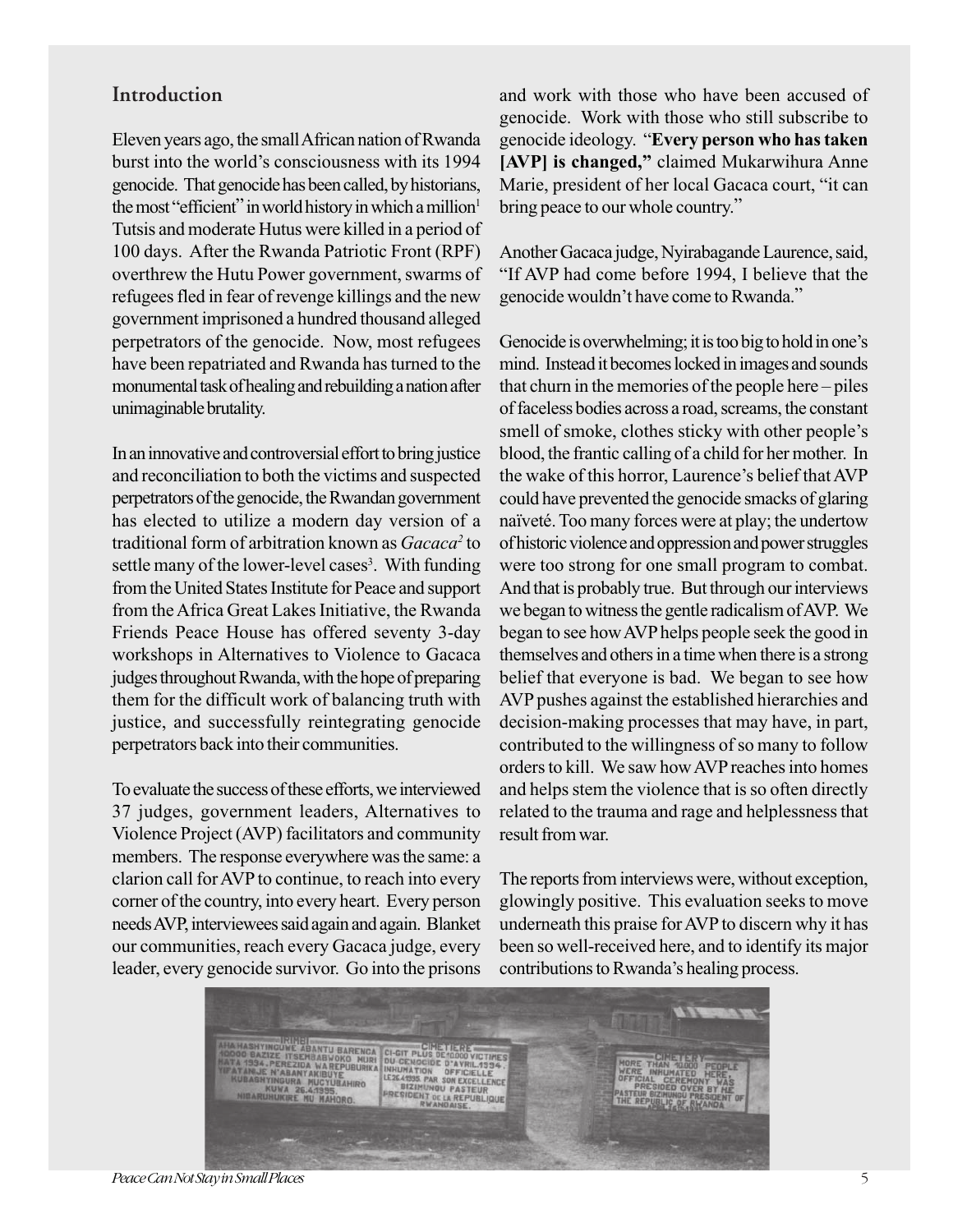#### **I. The Context: Gacaca, AVP and the Implementing Organizations**

#### Gacaca: "Key to Hope for Peace in Rwanda"

The dictionary defines hope as "a desire for something to happen, combined with the expectation that it will."

For the past two years, Rwanda has embarked in a process designed to seek the truth of what happened during the genocide, to facilitate reconciliation within the country, and to expedite the trials of the near 100,000 cases of alleged acts of genocide. At the heart of this process is the hope that it is possible to live together in peace after unspeakable acts of betrayal and horror.

After the genocide, the new Rwandan government arrested and imprisoned over 100,000 people accused of perpetrating acts of genocide. The numbers overburdened the legal court systems, and most accused have remained in jail without trial for ten years. This not only leaves the prisoners without a fair hearing, and the state bearing the burden of supporting them, but it also leaves survivors of the genocide in limbo, waiting to hear the truth of what happened to their families and to see justice done. It has been estimated that, without Gacaca, the cases would take up to 200 years to process.

Gacaca literally means "on the grass" and it gathers all community members in each small cell and each sector of Rwanda once a week to hear lower level cases related to the genocide of 1994. "Lower level" cases include those who allegedly looted, destroyed property, and participated in killing but were pressured or coerced to do so. Planners of the genocide, those who raped women, and those who killed multiple people remain in the legal court system. One Gacaca judge explained the system like this:

Gacaca was here in Rwanda even before. Gacaca is not here because of the genocide. It was the way Rwandan people and culture used to resolve their problems. Me, I am old and here there are others who are old. When the people had the problem in Rwanda before, they resolved in Gacaca because there

was no court. The court came with development, but before it was Gacaca that resolved problems in the family. When the family had a problem, they resolved it themselves. If they couldn't then they went outside to Gacaca. What they call "*igisenge*" – it is when a problem between a husband and wife is resolved between the two of them with just two other people –

*It was through these testimonies that we discovered that AVP is not only a conflict resolution program, but also a quiet and unassuming advocate for women and children's rights: many interviewees talked about how AVP helped to shift communication patterns between husbands and wives and stem violence in the home.*

members of the family or neighbors, but not many people. When a problem is not resolved in *igisenge*, they went to Gacaca, where they called members of the family, neighbors and friends to help them to resolve the problem. Now, Gacaca is not a new thing for Rwandans. *Rukamata Dismas, Gacaca Judge*

Each Gacaca court is administered by a coordinating team and tribunal of 9 judges. Each tribunal has a President, two Vice Presidents and two Secretaries. For the past two years, Gacaca has been tasked with collecting information and documenting the truth of what happened during those 100 days in 1994. On March 10, 2004 Gacaca officially began its judgment phase – hearing cases and deciding on restorative penalties, designed to reintegrate released prisoners back into their communities. A major goal of Gacaca is to seek the truth, and therefore prisoners receive dramatically reduced penalties for confessing the details of their crimes.

Conflict is an inevitable result of Gacaca. As prisoners return to their communities, old hatreds and pain are revived and new conflicts spring up over land, family,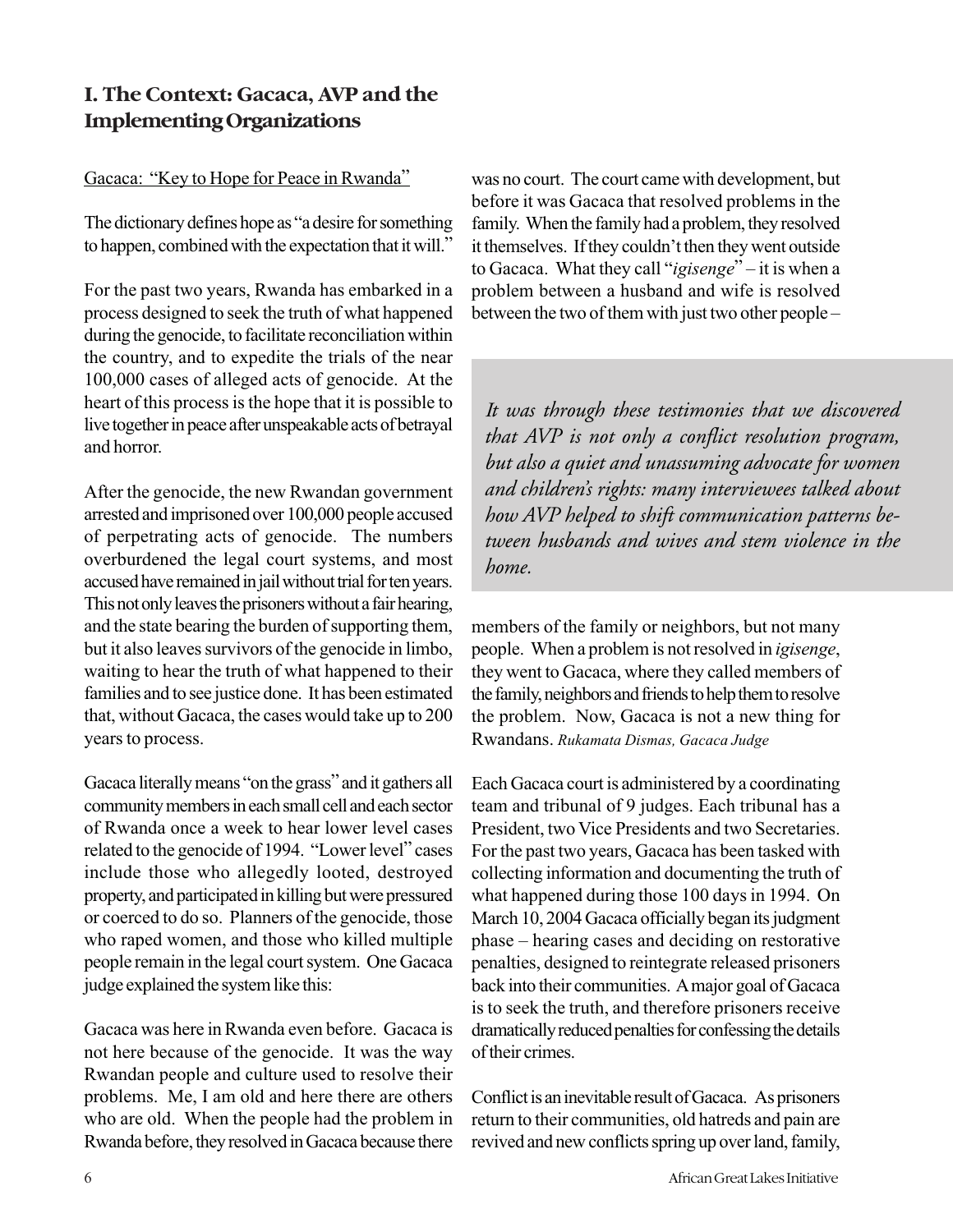children, and more. Fear and mutual suspicion mount as potential Gacaca witnesses and prisoners who are willing to testify are intimidated and, in some cases murdered. Survivors can be re-traumatized by the re-telling of what happened, and the wives of men who have been imprisoned for perpetrating acts of genocide may hear for the first time that their husbands are indeed guilty. Released prisoners may have to face false accusations and they might hear that others witnessed acts they thought were hidden.

#### *"If AVP had come before 1994, I believe that the genocide wouldn't have come to Rwanda."* Nyirabagande Laurence, Gacaca judge

In order to support the Gacaca process and to contribute to its ability to promote reconciliation, the Friends Peace House launched an intensive Alternatives to Violence Project (AVP), training the lead judges in Gacaca tribunals across the country. In a span of 10 months, AVP trained 1,167 Gacaca judges in 11 of Rwanda's 12 provinces.

#### Alternatives to Violence Project (AVP)

The Alternatives to Violence Project (AVP) began in 1975, when a group of inmates near New York City asked a local Quaker group to provide them with nonviolence training. Highly experiential in nature, the workshop encourages participants to recognize that they can best find their own answers to the conflicts they encounter.

AVP workshops focus on the following themes:

- Seeking that which is good in ourselves and others;
- Cooperation;

• Community building skills: trust, respect, and inclusiveness;

• Communication skills: deep listening, speaking with clarity, and responsibility;

• Conflict Transformation.

There are three levels of AVP training: Basic, Advanced, and Training for Facilitators. All workshops last for three days and emphasize building community among participants. The Basic workshop provides an initial introduction to the concepts outlined above. In the Advanced workshops, participants choose the thematic focus that they want to explore more fully. Examples of such themes include fear, anger, forgiveness, or discrimination. In the Training for Facilitators, participants learn the skills needed to lead workshops on their own.

#### **I**mplementing Organizations

The Alternatives to Violence Project – Rwanda (AVP-Rwanda) was established as a joint project of Rwanda Yearly Meeting of Friends (RYM) and the Friends Peace Teams' African Great Lakes Initiative (AGLI). AVP is housed within and administered by RYM's Friends Peace House, an organization which was founded in 2000 to be a witness for peace, reconciliation, and conflict resolution after the genocide and war of 1994. AVP-Rwanda is currently administered by a nine-member committee and has 58 active facilitators located throughout the country.



Member of the AVP committee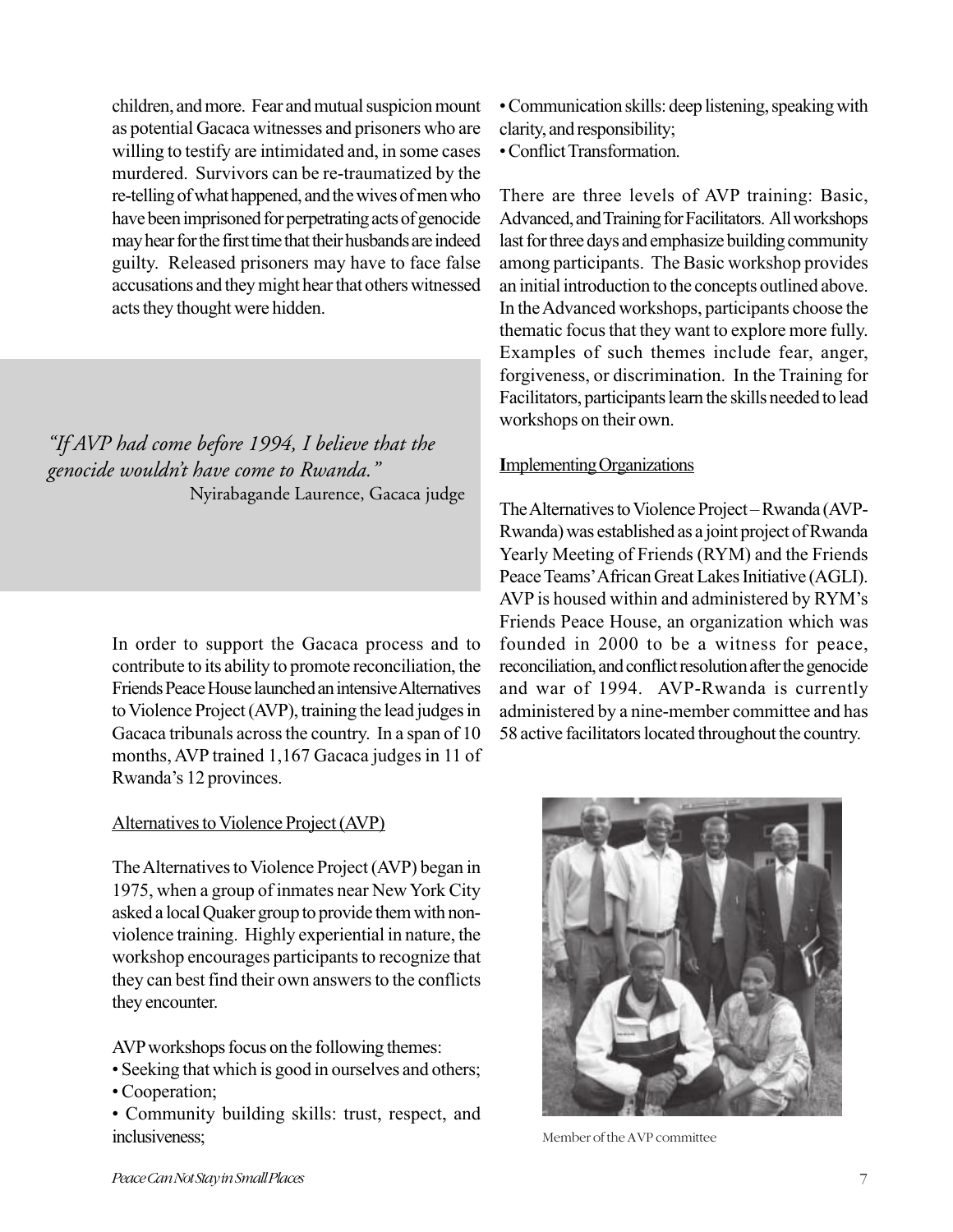

*AVP quietly invites participants to begin to see the possibility of good in themselves and others, to seek truth even when it contradicts strongly held beliefs, and to find a deep source of reconciliation and transformation.* AVP quietly invites participants to begin to see the<br>possibility of good in themselves and others, to seek truth<br>even when it contradicts strongly held beliefs, and to<br>find a deep source of reconciliation and transformatio

The Friends Peace House's vision is a unified Rwandan society that has a vibrant culture of peace, which respects human rights, and which improves the living standards of all its members. Its three general goals are: 1) to build a sustainable and durable peace in Rwanda; 2) to restore the relationships that were destroyed by the war and genocide to ensure peaceful co-existence; and 3) to reintegrate the people who were harmed by the tragic events of this country. The Friends Peace House works with all sectors of Rwandan society and in all provinces of Rwanda, regardless of religious affiliation, gender, or ethnic group, focusing particularly on women, widows, children and youth, genocide survivors, prisoners, community and religious leaders, and grassroots and religious associations.

The Africa Great Lakes Initiative strengthens, supports and promotes peace activities at the grassroots level in the Great Lakes region of Africa. To this end, AGLI responds to requests from local religious and nongovernmental organizations that focus on conflict management, peace building, trauma healing, and reconciliation. AGLI is an initiative created by the Friends Peace Teams, an organization consisting of sixteen Quaker Yearly Meetings in the United States who have united to support the traditional emphasis of Quakers in promoting a more peaceful world. Since its inception in 1999, AGLI has worked with the people

of the Great Lakes region on a wide variety of projects, ranging from international volunteer efforts, to the creation of AVP programs in Kenya, Burundi and Rwanda, to the introduction of community trauma healing work in Burundi, Rwanda, and Uganda. AGLI has also sponsored work camps in Uganda, Burundi, Rwanda and Kenya, established school scholarship funds, and sent long-term volunteers and consultants to work with local partner organizations.

#### **II. Evaluation Methodology**

Over the course of two and a half months (February – April, 2004), we met with 37 Gacaca judges, community leaders, AVP facilitators, and other AVP participants to evaluate AVP's impact in four regions of Rwanda: Kigali, Byumba, Gikongoro, and Gisenyi.

We used a combination of one-on-one interviews, focus groups (with  $2 - 10$  people), and pre- and postworkshop verbal surveys. We also observed two AVP workshops – one in its full length, and one just partially. We chose to use a variety of approaches because we found that each format tended to elicit different types of responses: in individual interviews people were more likely to share personal testimonies while in focus groups the discussion of various themes (such as seeking truth or reconciliation) would often move deeper as one person's response provoked others to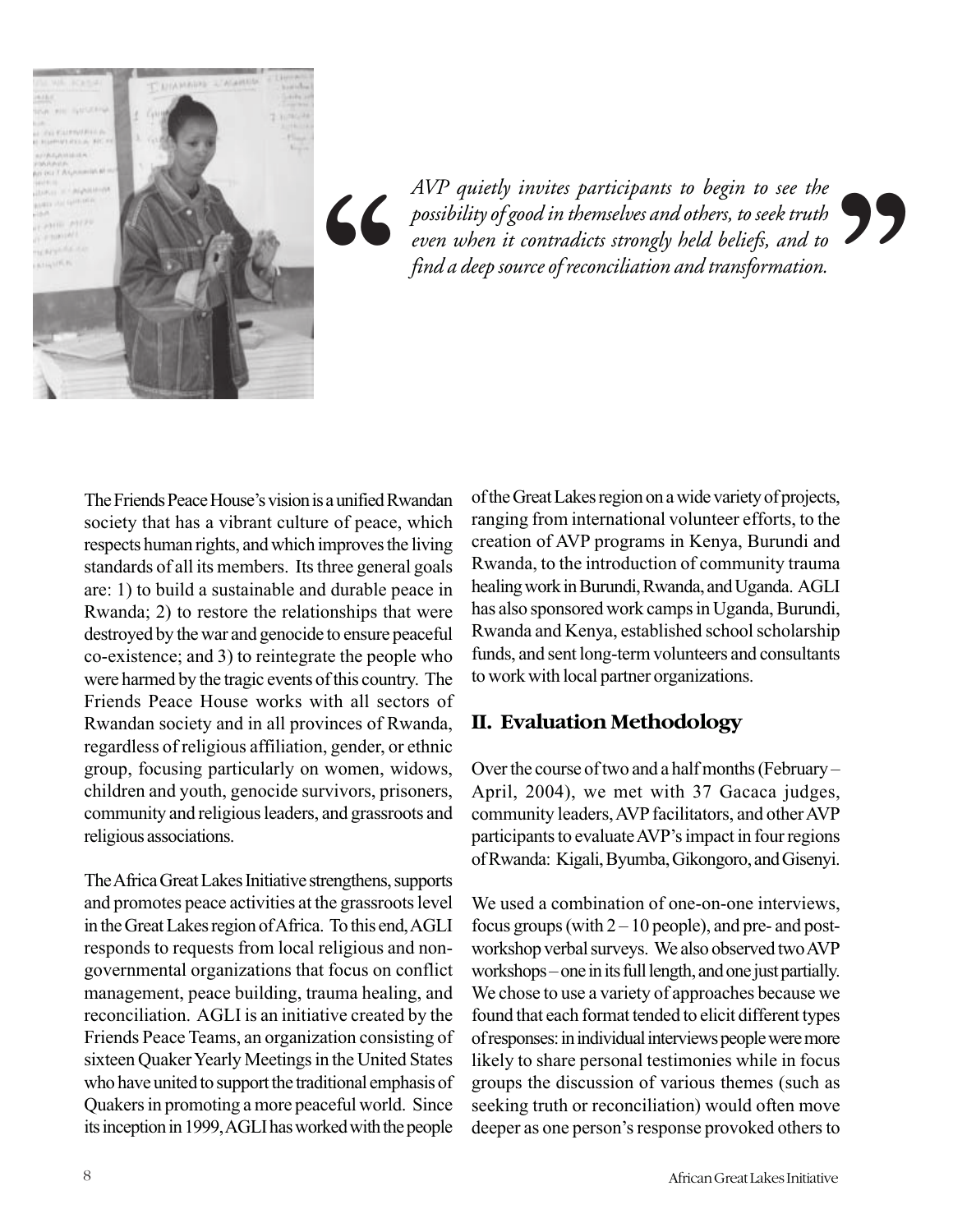reflect in a new way. Several of the interviews were brief pre- and post-workshop surveys designed to capture participants' initial expectations and impressions of AVP, while the other interviews were with people who had experienced AVP anywhere from one month to four years earlier, to assess how the lessons of AVP resonate over time.

The interviews were conducted via translation, and we both actively posed interview questions, using our insider (Marie Paule) and outsider (Laura) roles to elicit the most candid and thoughtful responses possible. For example, Marie Paule would often ask questions about AVP and Rwandan culture, while Laura might ask interviewees to be as specific as possible in their examples of applying AVP lessons to their lives and work. After each round of interviews we would discuss what we had noticed, identify the themes that seemed to be emerging, and fine-tune our questions for the next round. A list of interview questions and interviewees can be found in Appendix 2 and 3.

There were some limitations and challenges that we encountered as we conducted this evaluation. First, language was a limitation because no matter how good the translation, nuances in both the questions and the responses are often lost or changed when working across languages and cultures. We minimized this by working closely together to interview respondents and to compile the findings. We taped most interviews and each direct quote was first listened to in Kinyarwanda, and then translated as carefully as possible into English. There were two interviews conducted in English. Those have been quoted directly, but the English has been edited slightly for grammar to ensure that the message is clearly understood. Secondly, limited funds made it impractical to travel to all provinces where AVP was conducted this year. Instead, we were forced to choose four regions that represent a cross-section of Rwanda. As a result, important themes or specific regional issues may have been missed. However, the responses to our interview questions were very similar across regions, and so we believe that the findings represented here may be projected to the AVP work done in the remaining seven provinces of Rwanda. Lastly, much of the data collected relies on the self-reports of participants

without external verifying information. For example, many participants reported ceasing violent behavior at home, but we were not able to contact family and community members to verify these testimonies. To mitigate this, we asked interviewees about changes they noticed in other participants, and asked government leaders who had not participated in AVP to describe the differences they saw in Gacaca judges before and after they had gone through an AVP workshop.

Over the course of our research, strong themes began to emerge and to repeat themselves again and again in each interview. After twenty-five interviews we had reached a saturation point, where the same themes were repeated without significantly new themes emerging (although each testimony gave us new insight and appreciation for the recurring themes). Therefore we are confident that, in spite of the limitations we encountered, the results of this evaluation are reliable and comprehensive.

#### **III. Findings**

The Findings Section of this report identifies four major themes that emerged in the course of the interviews, and then discusses each of these themes in depth. These themes are: Reactions to Workshop Methodology, Healing Wounds: Rebuilding After Genocide, Culture, and Responding to Conflict. It also includes a discussion of general criticisms that people shared that do not fall into one of the above themes.

#### **A. Reactions to Workshop Methodology**

"AVP teaches people to have lessons in the mind, not just in the notebook," said Kavoma Patric, a community peacebuilder who helps organize AVP workshops in Gikongoro. Like Patric, many respondents expressed that the experiential, community-building approach of AVP was unique.

In other workshops, people go as they came. But in AVP, they see things more deeply. AVP is more open. [A person can] reveal what he did, even things he won't say in church. [AVP has] elements of openness and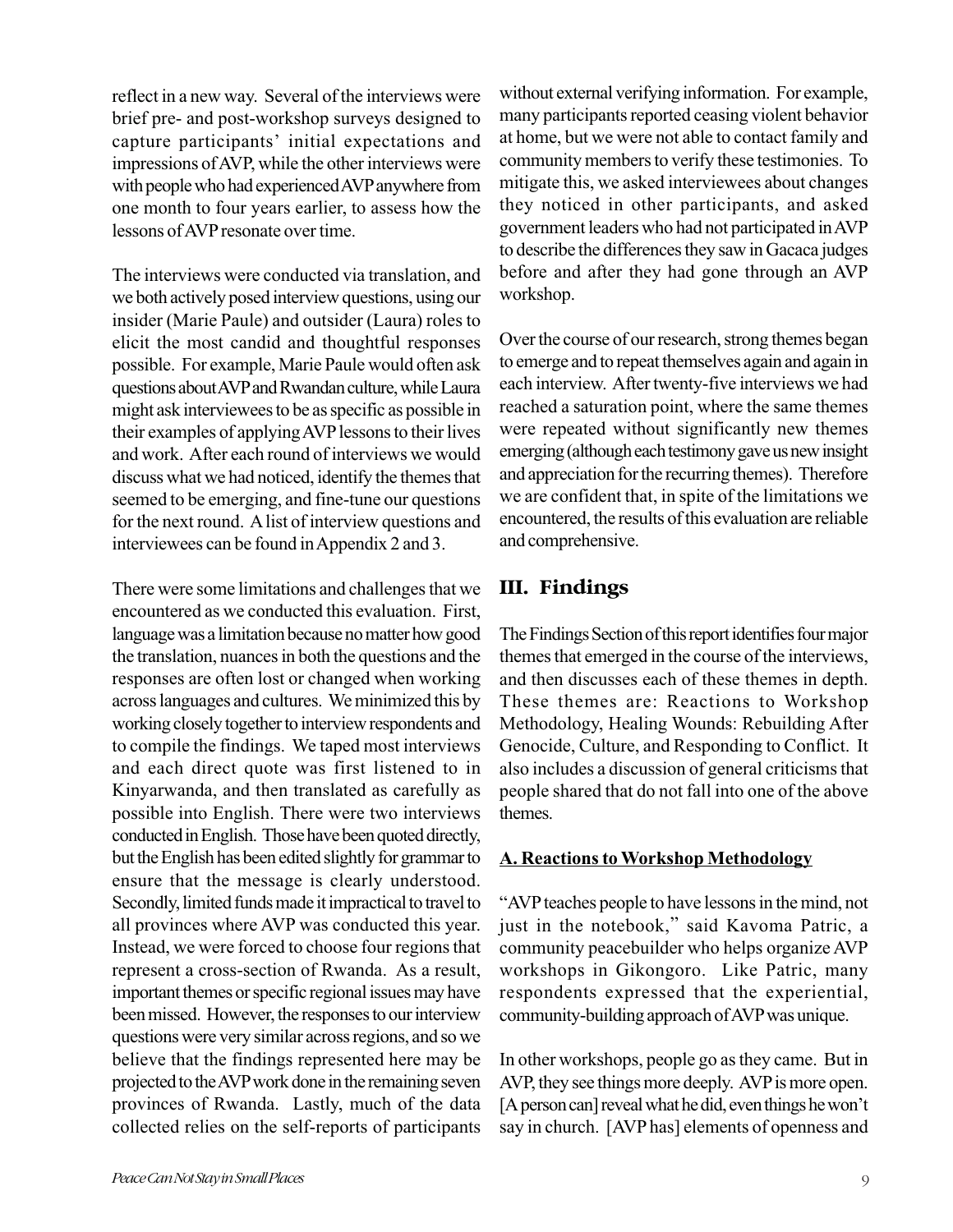

Kalisa Eddy, AVP Facilitator

love, building a sense of family. [It is] more than theory. It is the model [of] bringing everyone in. Everyone is included, participating. When you include everyone, you get love, telling the truth. *Kalisa Eddy, AVP Facilitator*

Gacaca judges have been the recipients of many workshops and trainings, but most of these tend to

be lecture oriented, and to stimulate only intellectual learning. AVP strives to stimulate not only intellectual learning, but also learning on the emotional, spiritual and even physical levels as well. Many respondents indicated that this approach was special, and that it had a lasting impact on their lives. In response to questions about what could be improved in AVP or what was not good, Mukarwihura Anne Marie responded, "Everything was good. [This] was the best workshop of [the] many workshops I've done."

AVP methodology is useful, not only in peacebuilding but in other contexts as well. One participant told a story of how she applied AVP teaching methodology to her job as a teacher:

This school year, I got a job to teach. They gave me a class they called 'political education.' Before, that class was taught by a man from Congo and many students didn't like that course. When I started, I found in the class there were few students – 10 or 15. I thought to use AVP methodology and transforming power, and students started to like that course and to like me also. And now those students are asking if I can teach other classes because they see me as a good teacher. *Nyiranzeye Sada, Gacaca Judge*

In addition to the AVP's general methodology, some specific activities were cited frequently as being particularly helpful. The most commonly referred to activities and lessons of AVP were the Tree of Violence, the Tree of Peace, and Transforming Power (see Appendix 4 for more details).

The workshop was very good for me because it taught how to teach others. Now, we learned about the tree of violence and the tree of peace. And the tree of violence, we found it has bad roots and bad fruits. And in us, we found that there are some people who have those bad fruits within us. But they taught us how to accept that good tree and how that good tree can remove the bad tree in us. In truth, that good tree can change us, and shows us how to be. And it is good because you can't go and give good fruits if you don't have them yourself. You need first to plant that good tree to have good fruits and then you can go and teach others. I need to tell you that AVP has changed me. As a judge, it will help me to teach others. Also at home, even with my friends, this workshop was very very important to me. *Mukandutiye Agnes, Gacaca Judge*

The metaphor of the tree is powerful in this culture of metaphors and proverbs, and AVP participants are quick to internalize the tree metaphor, looking deeply within themselves for the roots of violence and roots of peace. This introspection results in a profound sense of inner power and responsibility to slowly uproot violence and plant peace, both within and without.

The lesson of Transforming Power was cited in almost every interview, and guided respondents as they sought to replace the violent tree with the tree of peace. Transforming Power proposes that there is a power that is able to transform violent and destructive situations and behavior into liberating and constructive experiences. We may find that power within and without, but our challenge is to move into it to transform both ourselves and the situations in which we find ourselves. In response to the generic question, 'What do you remember most about your AVP workshop?' the response was almost always, "**Transforming Power**." The responses were so rich, that these will be woven into the discussion of Healing Wounds and Rebuilding after Genocide.

AVP intersperses personal sharing and serious lessons with fun "light and lively" games intended, often, to teach a lesson or augment the content of the workshop. These games can be foreign to the culture – especially when old and young people are playing together. While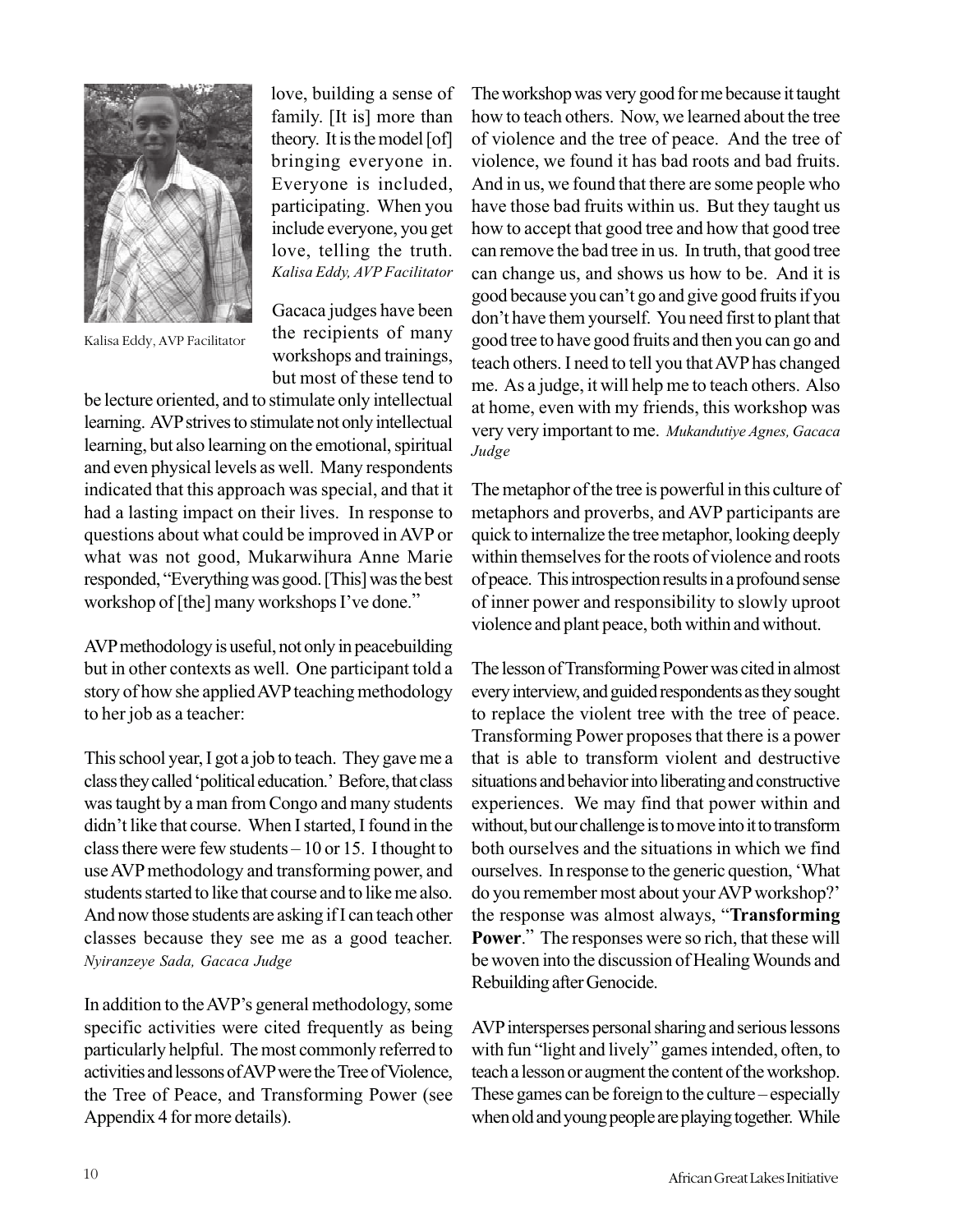many participants like the games, some reported discomfort, and others said that they were not sure the purpose of the games. This suggests that perhaps even the facilitators do not always feel comfortable and have lost the hidden lessons in some of the games and use them solely as a way to have fun and energize the group. Specific examples of this will be discussed in more detail in the discussion of Culture, but it is important to note that many people said that though there was initial discomfort, by the end most people loved the "light and livelies" and asked for more:

Everything is good about AVP. There is nothing that should change. When the games start, some people may think it's not good for all people. Sometimes the old people don't like them, but when they start to play, they find there are lessons in those games. When they actually play the games, even the old people are laughing and having fun. You don't need to take anything away. *Rugandura Celeste, Gacaca Judge*

#### **B. Healing Wounds: Rebuilding After Genocide**

At the heart of AVP's efforts in Rwanda is the hope that the transformative and community-oriented nature of AVP's methodology can contribute to the country's difficult journey of healing and reconciliation. Eleven years later, the reverberations of the 1994 genocide are still felt at all levels of society. The economy and infrastructure still flounders as Rwanda struggles to establish a reputation as a stable country and to attract international investors; only 12% of secondary schoolaged children can afford to go to school; entire families have been obliterated by not only the killing but also by high levels of mistrust and suspicion. In this genocide, neighbors killed neighbors, pastors killed church members, fathers killed wives, grandmothers murdered grandchildren. Even families and churches that have survived in body have been ripped apart by betrayal. It is not surprising that people in Rwanda tend to believe that people are inherently evil, that no one is to be trusted, and that "forgiveness" is simply an empty gesture to push the horrors of the past away. Gently, AVP moves into these festering wounds. Without asking for personal testimonies or demanding that participants recall past violence, AVP quietly invites participants to begin to see the possibility of good in themselves and others, to seek truth even when it contradicts strongly held beliefs, and to find a deep source of reconciliation and transformation.

#### *Truth*

In Rwanda, truth is a keystone to healing. Many people do not know what happened to their families and want to find their bodies to be able to move through their mourning; wives of men imprisoned for committing acts of genocide live braced for learning the truth of what their husbands did; witnesses for Gacaca are being intimidated and sometimes murdered to stop the truth from emerging; people who participated in the genocide but have not yet been accused are fleeing the country, afraid that Gacaca will reveal the truth and they will be punished; prisoners who were falsely accused are hoping that the truth will liberate them. So essential is the truth to Rwanda's recovery that the government has chosen to encourage genocidaires to confess the

Break time at an AVP workshop

*So as perpetrators come to terms with their crimes, victims seek ways to genuinely forgive because the alternative – living with hatred and fear and rage – is too exhausting.*

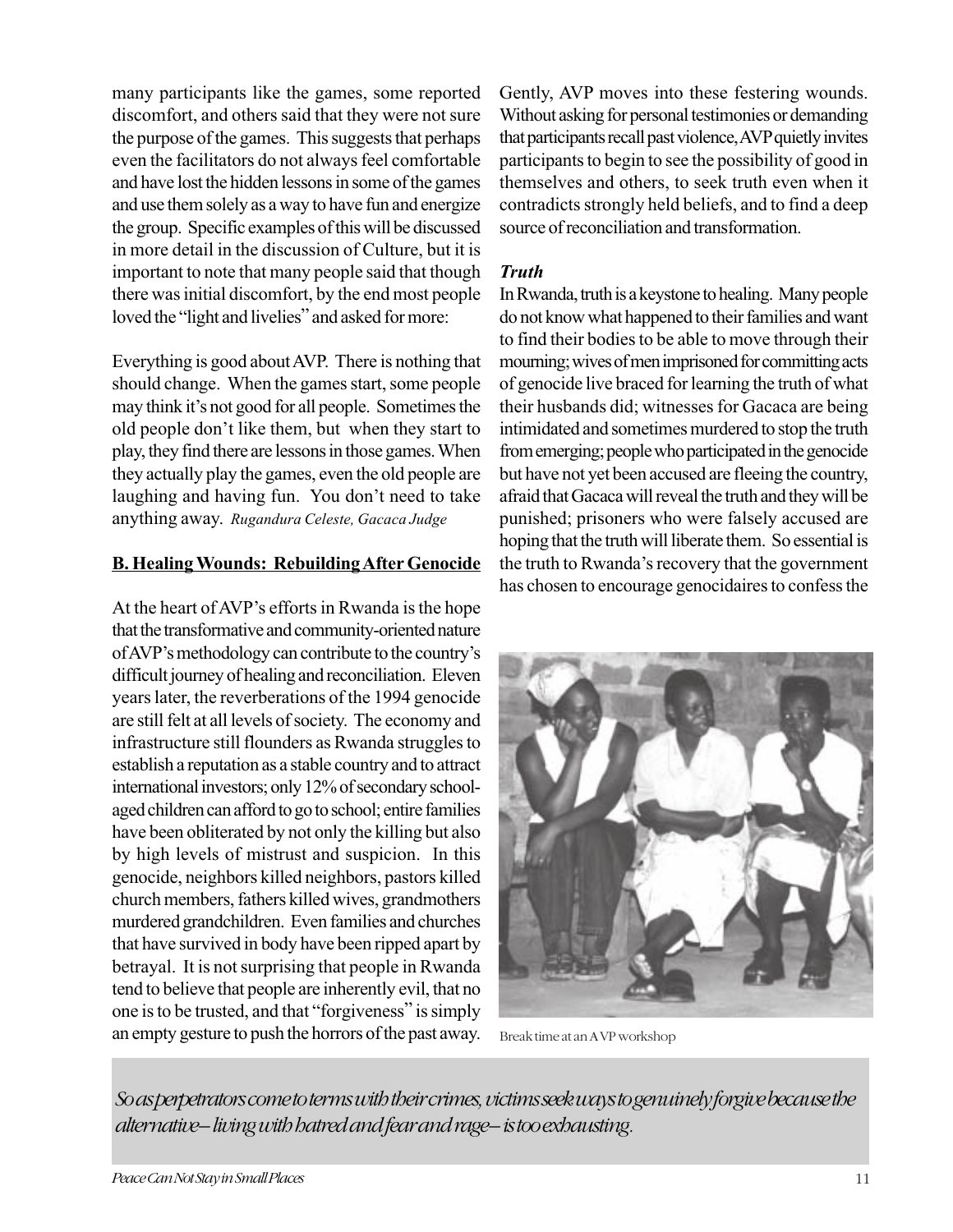full extent of their crimes in exchange for greatly reduced sentences. The country needs these confessions, and the Gacaca judges who have been trained by AVP have the enormous responsibility of discerning truth from empty accusations and rumors.

The lesson of listening was very important for Gacaca because it will help people to understand and help people speak the truth. If judges don't listen well, that is in fact a form of violence, and they often don't know that they have done violence. *Rugandura Celeste, Gacaca Judge*

In the Basic AVP workshop, facilitators introduce an activity they call "rumors." In this activity, they ask five volunteers to leave the room and choose one to stay to listen to a short, detailed story. Then one by one, the volunteers come in, listen to the story from the person who came before, and retell it to the person who follows. Usually participants are practically on the floor laughing, tears streaming down their faces as they story changes and changes some more, to the point of becoming unrecognizable. This activity is cited as one of the most valuable that AVP offers Gacaca judges. Many report that after seeing how stories can change in the retelling, they will no longer believe hearsay or rumors but will go to the source. When we asked, "Before AVP, do many judges just believe what someone tells them, even if that person didn't witness it?" the answer came back again and again – Yes.



Iryanyawera Thacienne, AVP Facilitator

There are many changes [in the community because of AVP]. When you look at the judges, there is a difference between those who have had the workshop and those who haven't had the workshop.… We have found that judges who have not taken AVP don't listen to people or take the time to understand or see if what they are saying is true or not true. Instead …they just write down what they have in their own minds. ... There is a secret to knowing the truth and that secret is in the game, 'Rumors'. It's not good to say that "I understand" [or I heard]. When people say they understand, it is good to ask them 'you understand from whom?' and go to see that person and ask them if what the other person told you is true. For example, a person can say, 'I understand that Patrick has killed someone.' Now, it is good to ask who told you that story, and then go to the source and ask if the story is true. Because sometimes you can go to the source and you find the story is not true. You can find that that person says, 'Patrick did not kill. He showed the killers where that person was hiding, but he did not kill that person.' The first person said I killed, the second story said I revealed someone's hiding place. So that is not the same story. *Kavoma Patric, Community Peacebuilder*

Rwandan culture holds a strange paradox: because of the history of betrayal, people tend to be quite cynical and slow to believe another's assertions, and, simultaneously – perhaps because direct communication is so expensive and impractical, and the society has relied on messengers for centuries people are quick to believe what they are told. This tendency to believe information without checking its source, especially when it comes from perceived authorities, may have played a role in the genocide. It is possible that people were very quick to accept the pre-genocide Hutu Power propaganda, and, because they did not question its source, were more easily convinced of its credibility. AVP then enters into this paradox, teaching simultaneously that trust may be possible, and healthy skepticism is essential to rebuilding the country and preventing further violence. "At home, everything I was told, I accepted as true," said Mukarwihura Anne Marie, "but now I can be humble and look for the truth."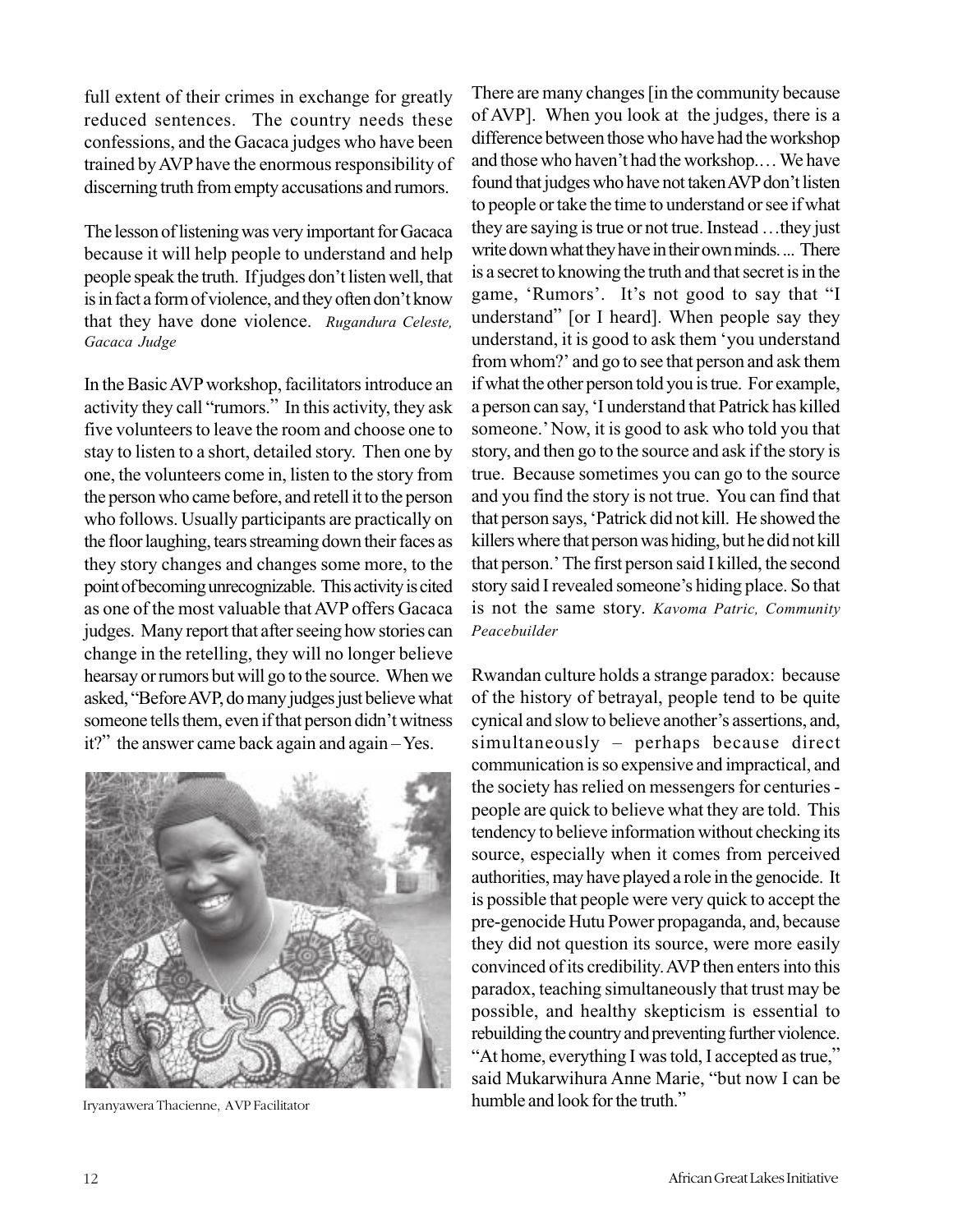believe again that there is, at the least, the possibility of good.<br>This is an extremely powerful element of healing. People have<br>lost not only their families, their support structures, their<br>homes, and their sense of secu *Over the course of the three day workshop, some people begin to believe again that there is, at the least, the possibility of good. This is an extremely powerful element of healing. People have lost not only their families, their support structures, their homes, and their sense of security, but they have also lost their faith in human kind, and, in some cases, they have lost their faith in God.*

In addition to helping Gacaca judges discern the truth, there is evidence that AVP has also inspired people to speak the truth to help others.

During the genocide, there was a person who didn't have the heart to kill, but he sheltered a Tutsi who had been beaten. He closed the house, and the Tutsi died in the house, so the man had to bury that person. People saw him burying the person but people thought he was the one who had killed him. I wanted to help him, but I didn't have the power to help. I was this man's neighbor. The man was put in prison and is still there. Even me, they wanted to kill me. I am a [genocide] survivor. The man in prison has told what happened, and now I am also ready to speak about what I know and to tell the truth about what happened. *Birindabagabo Jean, Gacaca Judge*

I met someone from Gahanga. I had been among his AVP facilitators, and I met him while he was going to Remera to tell authorities there that a man had been imprisoned for nothing. He was the accuser, and he went to tell the guards that he had falsely accused this man. I met him on the way. He said, 'After AVP, I felt a disease in the heart. I had dreams about what I had done.' *Akayesu Joyce*, *AVP Facilitator*

#### *Restorative Justice and the Struggle to Forgive*

In Gacaca, they have already trained us. They give us the rules and the way we should punish those people who have sinned. But what is different with AVP, is that it teaches us why those people have done those things, and those are the roots of that bad tree, the tree of violence. And AVP teaches why these people want to kill those people, and what the reasons were

for killing those people. That is what AVP teaches. Now, for us, we have an advantage because we know how to ask those people to tell the truth about what happened. Now all of us use the rules of Gacaca. But for those of us who have had AVP, we know how we can listen and the way we can help them to understand their own sins and to ask forgiveness. *Ruhanamirindi Gerard, Gacaca Judge*

With the Gacaca process and the hunger for reconciliation and peace, comes a powerful pressure for perpetrators to repent and survivors to forgive. But forgiveness is like trust – it can be hoped for but not forced, and sometimes the very declaration of forgiveness, if it is given too easily or quickly, can in fact perpetuate the insidious mistrust that eats away at the fabric of society. So as perpetrators come to terms with their crimes, victims seek ways to genuinely forgive because the alternative – living with hatred and fear and rage – is too exhausting.

AVP offers a path toward genuine forgiveness – and that is to ask the question, "Why do people kill?" An answer that is widely accepted is that people kill because they are bad. This can quickly become the unspoken belief that Hutu, in particular, are bad. With its tree-of-violence analytical tool, AVP pushes participants to look beyond this characterization of a single group (noting the dangers of stereotyping one group so rigidly) and examines the complicated roots of Rwanda's violent history.

One respondent talked about a particular activity in AVP where, in pairs, participants place the palms of their hands against one another, and one partner is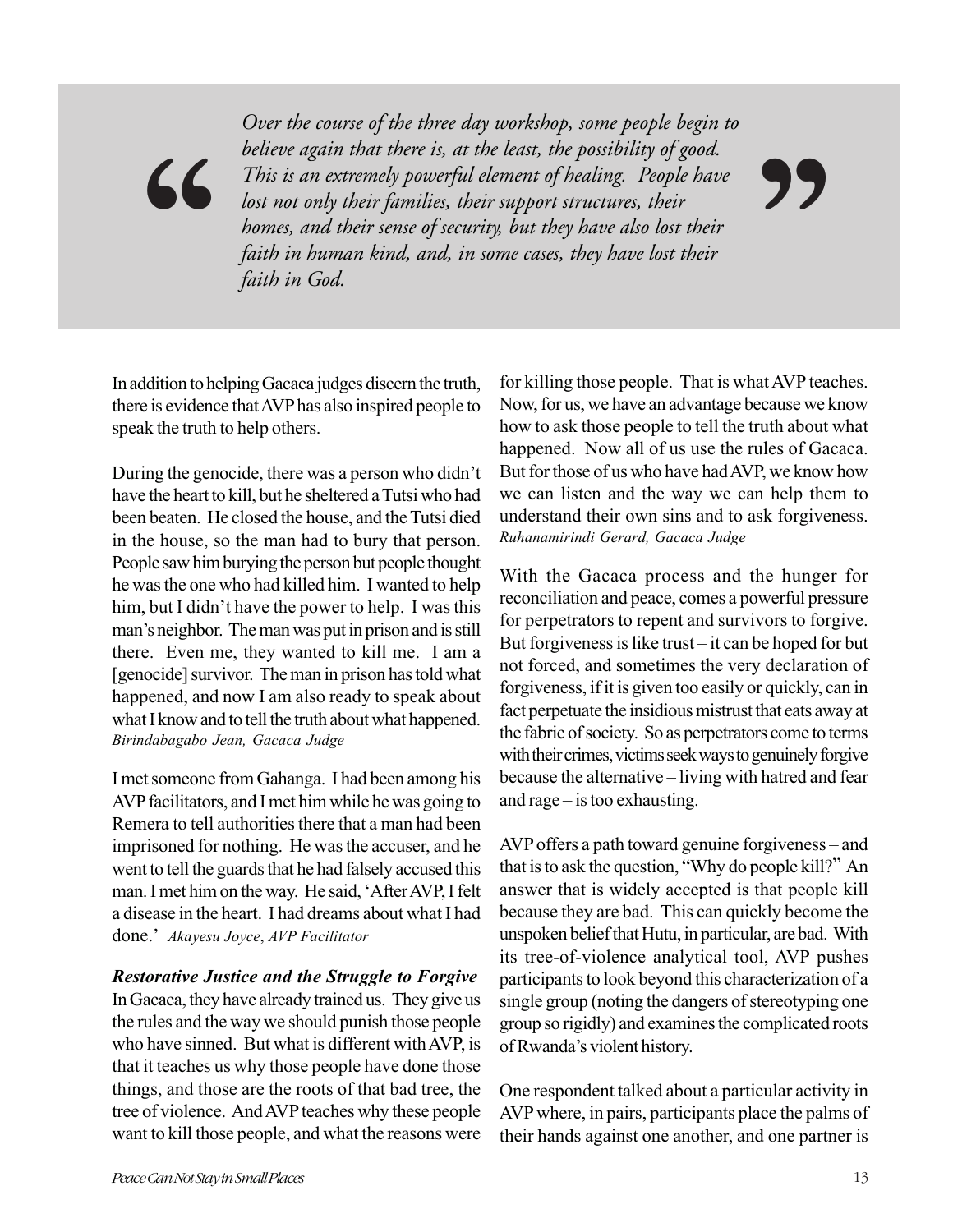instructed to push. Inevitably, the other partner always pushes back.

For me, it's OK because I learned where conflict comes from, the roots of genocide. The leaders told the people to push and the people pushed. They didn't think about whether it was bad or good, even though they have the minds to think... I am ready to forget. Those who are dead are already dead, but those who are alive need to live, but we cannot live alone. We need to live with other people. Before, we stereotyped each other because of what people did. Now, we look at the deeper roots. *Birindabagabo Jean, Gacaca Judge*

The value placed on seeking the truth can also help Gacaca judges and others seek restorative justice rather than vengeance. Many respondents reported that AVP helped them to listen equally to both parties rather than immediately take sides or believe the accuser. They reported that there can even be "tribalism" within the Gacaca tribunals, and some judges will favor one ethnic group or will disparage those with whom they have a history of animosity. AVP offers participants tools to be more tolerant, to be slow to judge, and to challenge prejudice when they see it.

When AVP started in Byumba, it was the period of collecting information. Before AVP people would come to court to tell their stories, and the judges would treat people badly and the judges would be the ones to hurt them, sometimes even saying that they don't care about the people giving the testimonies. Now, they welcome all people. *Ndamage Emmanuel, Gacaca Coordinator*

I am President of AVG [Association of Genocide Widows] and in Gacaca people become traumatized. When I was there, when I saw the prison, I didn't have patience. At that time, I cried and said many wrong things. But now, after AVP, I am more patient. Before, when I saw the prisoners' uniforms, in my mind I said those people should die. But now, after AVP, and learning how to listen to others, I found that even those prisoners might be innocent. When I see the people in those uniforms, I no longer believe they should die. *Uwanziga Eugenie, Gacaca Judge*



It depends on people's hearts. For me, after learning about Transforming Power, I find I can even forgive the people who killed my relatives. …. When a person is a sinner, he can show you that he really wants the forgiveness and that can change you, because of that transforming power in you and in him. *Mukakabanda Juliette, Alternate Judge*

In truth, [I had] the problem of war in me. I had problems because I didn't have any forgiveness inside of me. But because of the workshop, I found that I could forgive and I found I wasn't alone: others had these problems. I found in my family I got peace because I found it was not only me who had problems. *Iryanyawera Thacienne, AVP Facilitator*

AVP is a hopeful program in a country where people are hungry for hope. Judges who have taken AVP, remarked Musabeyezu Charlotte, Vice Mayor of Byumba, are able to "create a climate of possibility" and to infuse the Gacaca process with hope for the future.

I need to speak to that question, to talk about those people who haven't had AVP training. Yes, they have had Gacaca training, but…I need to speak about the AVP workshop. There is what we call Transforming Power. In Transforming Power, there is what we call a guideline that tells us to 'believe in the future.' Abdon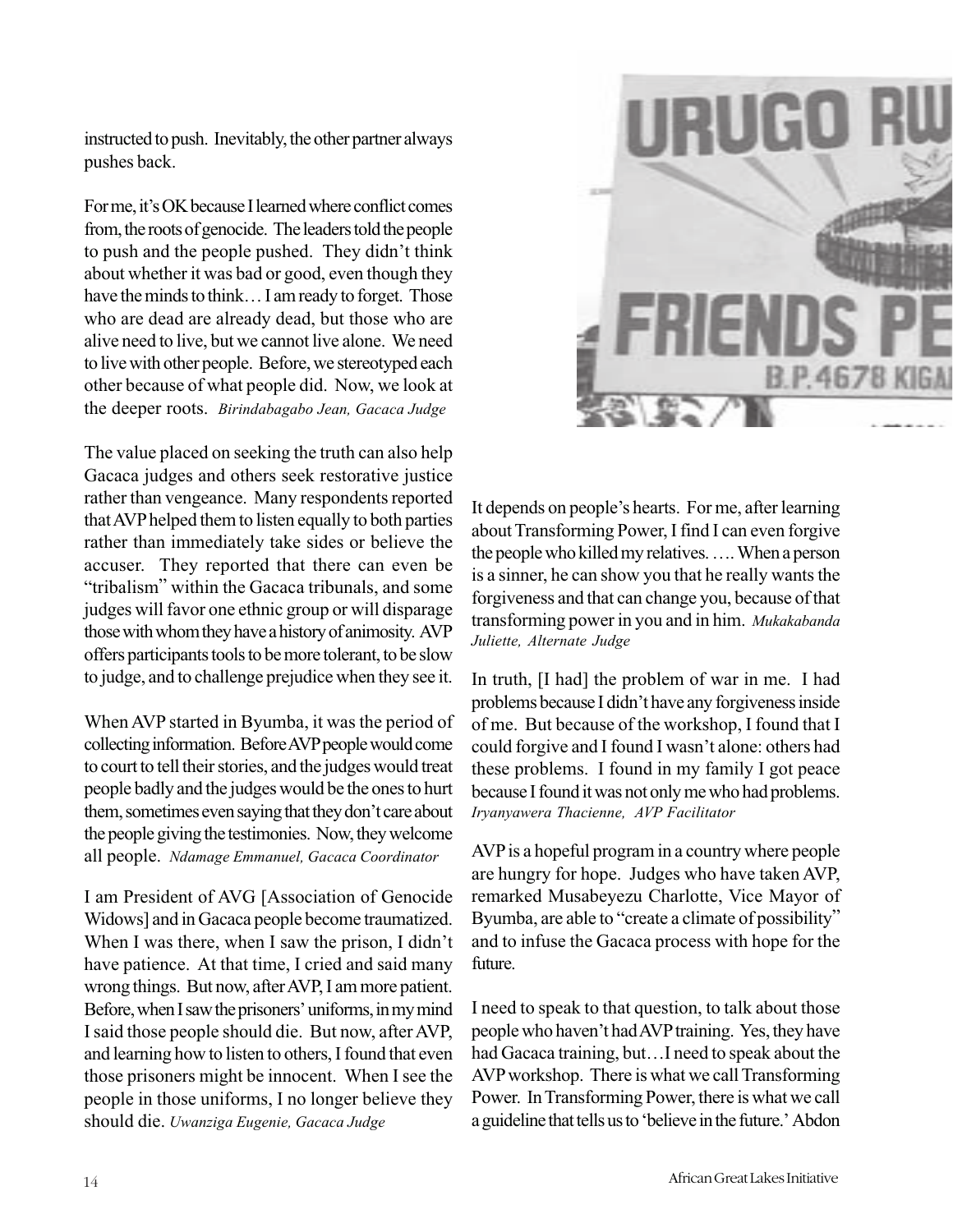

[a judge who has not taken AVP] is focused on what will happen in Gacaca or what he will hear in Gacaca. For us, who have taken AVP, we believe that good things will come in the future from Gacaca. *Nyiranzeye Sada, Gacaca Judge*

#### *Finding Good*

AVP can bring people to know that they themselves are people. Because, before in Rwanda people could behave like animals. They behave like humans now. After AVP, people bring back love.….We were people who lived without love after the war. When we see people, we see no good things in them. But after knowing Transforming Power, people start to see the good in others. Now transforming power brings back the love. During the genocide, they killed my mother, father and our relatives. It was our neighbors who killed them. The killers were our friends. I started to believe that no one is good. So I isolated myself from others. It was my Pastor who told me to go to the AVP workshop. I didn't want to go because when you go to a workshop, you have to make friends and to have a friend is to bring an enemy into your life. But I decided to go for just one day. Then I ended up staying for three days and saw how people started to bring back their hearts to love people, and how they talked to each other and this started to change me in the workshop. [When the facilitators] asked people to tell where they worked, I didn't want to tell them about my work. I hid it from them. But with transforming power, you can start to believe in the good in others. It helped me to start talking freely…. Then, with the two trees, I saw that nothing good can come from the tree of violence. So I decided to have that good tree. I started to have friends, speak freely, and to not be alone. I made friends through AVP. I'm not sure how it happened, but it did. *Nyiramajyambere Francoise, AVP Facilitator*

The belief that every person has good within is a fundamental pillar of the AVP and the Quaker approach that informs every activity and the behavior and attitudes of the facilitators. Through listening activities, cooperative games, and personal sharing, participants begin to encounter the good in themselves and then in others. Over the course of the three day workshop, some people begin to believe again that there is, at the least, the possibility of good. This is an extremely powerful element of healing. People have lost not only their families, their support structures, their homes, and their sense of security, but they have also lost their faith in human kind, and, in some cases, they have lost their faith in God. AVP staff and facilitators are inspiring in their unwavering belief that, in spite of everything, people still are good at heart.

As Francoise's testimony suggests, when one is able to find this good in oneself and others it can start to reduce the tremendous isolation that many people feel in Rwanda. Reconnecting with others is an important part of healing from trauma<sup>4</sup> and this may be why so many respondents reported that they themselves felt "healed" after attending an AVP workshop. In Rwanda, peacebuilding and trauma healing are inextricably intertwined, and AVP's approach allows for both to begin to happen simultaneously.

#### *Transformation*

In Rwanda it seems that people believe, deeply, in transformation – the capacity of the human soul to repent and be renewed. Perhaps they have to believe in this possibility in order to live next door to neighbors who might turn sour without warning, but whatever the source, the openness to transformation is profound. Transformation was a clear theme throughout all of the interviews.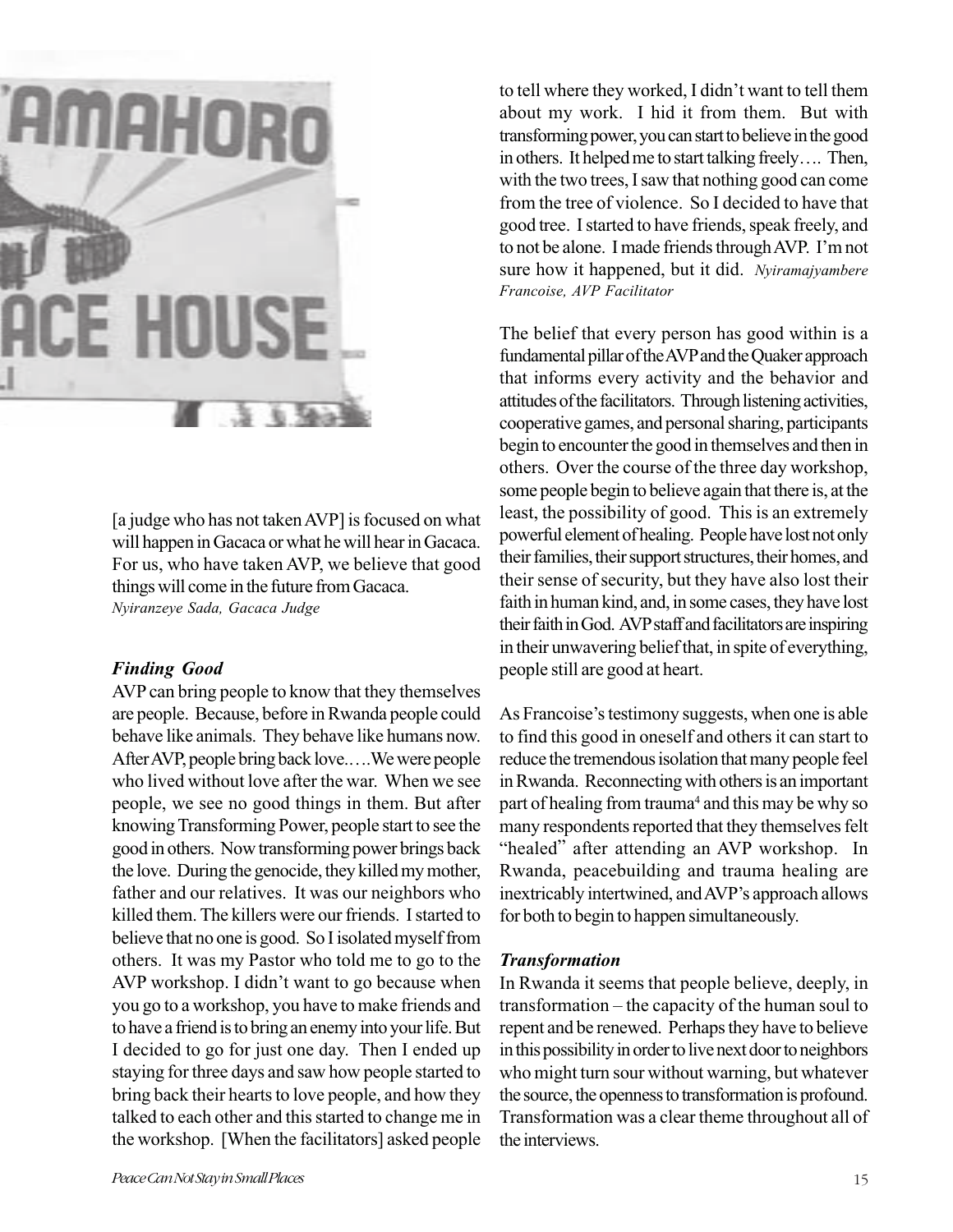Every person who has been through AVP has changed. You can't find someone who hasn't changed because of AVP. Everyone wants AVP to reach another person. The good things they learned in AVP, they want others to have …. When you start [with transforming power] they don't understand at first. But then, on the last day people say that Transforming Power has helped them to understand the other [AVP] lessons and they start to understand that they have it already inside them and that sometimes they have already been using it and they can use it more, they like it so much. *Bihoyiki Joseph, AVP Facilitator*

[AVP] can teach people to speak the truth. How they can listen to people. You can use the 12 guidelines [of Transforming Power] in making judgments. I know we will do better than others because we've had AVP workshops. We can teach the perpetrators to speak the truth and how to repent. AVP helped us to be transformed. When you yourself have been transformed, it is easy to teach others: family, neighbors and even in Gacaca. This workshop with AVP, I want it to reach every person and it will help to build a good community in Rwanda. *Haguma Francois Xavier, Gacaca Judge*

AVP has wisdom. AVP helped me for myself, where I work, and even in the family. Transforming Power is what helped me to change. That is what changed me. The lessons of AVP helped me because before I was a person with anger and when someone made me angry I had a terrible temper. Because of this workshop, I have changed.

*Nyiranzeye Sada, Gacaca Judge*

The bad root I had before is anger. Every time I had a problem with another person, I became too angry. And because of that anger, I started to be violent. But since I went through the workshop I know that anger is not good. I found peace and love. It is what people need. And since attending the workshop, transforming power has started to work in me. *Mukandutiye Agnes, Gacaca Judge*

I need to ask for a workshop for the judges who haven't had AVP, because there are many things they don't know that can help them during Gacaca. They

were trained in Gacaca training, but there are lessons that they don't have like Transforming Power, Listening, knowing that there is good in every person, and knowing that a person can change. When you judge people one shouldn't say they should die because they sinned. You must know that they can change and become good people. This is why I ask for a workshop for those who haven't had it. *Rusigura Juma, Gacaca Judge*

#### **C. Culture**

Some AVP facilitators in the United States like to claim that AVP is not culturally bound and are quick to point out that the content is drawn from the participants of that particular workshop. They are eager to say that for this reason, AVP can serve people on any continent. While most of the content does come from the participants of that particular locale, the structure, philosophy, and the teaching strategies emanate from a particular cultural perspective. Though we acknowledge that AVP is culturally specific, it can still be received and be powerfully useful to people from radically different cultures. Best to relieve ourselves of the charade that it is somehow magically culturally neutral, and to put it in the hands of the Rwandans to perform a considered process of cultural assimilation and transmutation. Rather than assume cultural neutrality or fret over cultural imperialism, it is better to acknowledge Rwandans' ability to use what is familiar, experiment with what seems different but perhaps useful, and dispense with what is not wanted. This dynamic process continues today as it has since the first workshop.<sup>5</sup>



Pierre Damien and Elie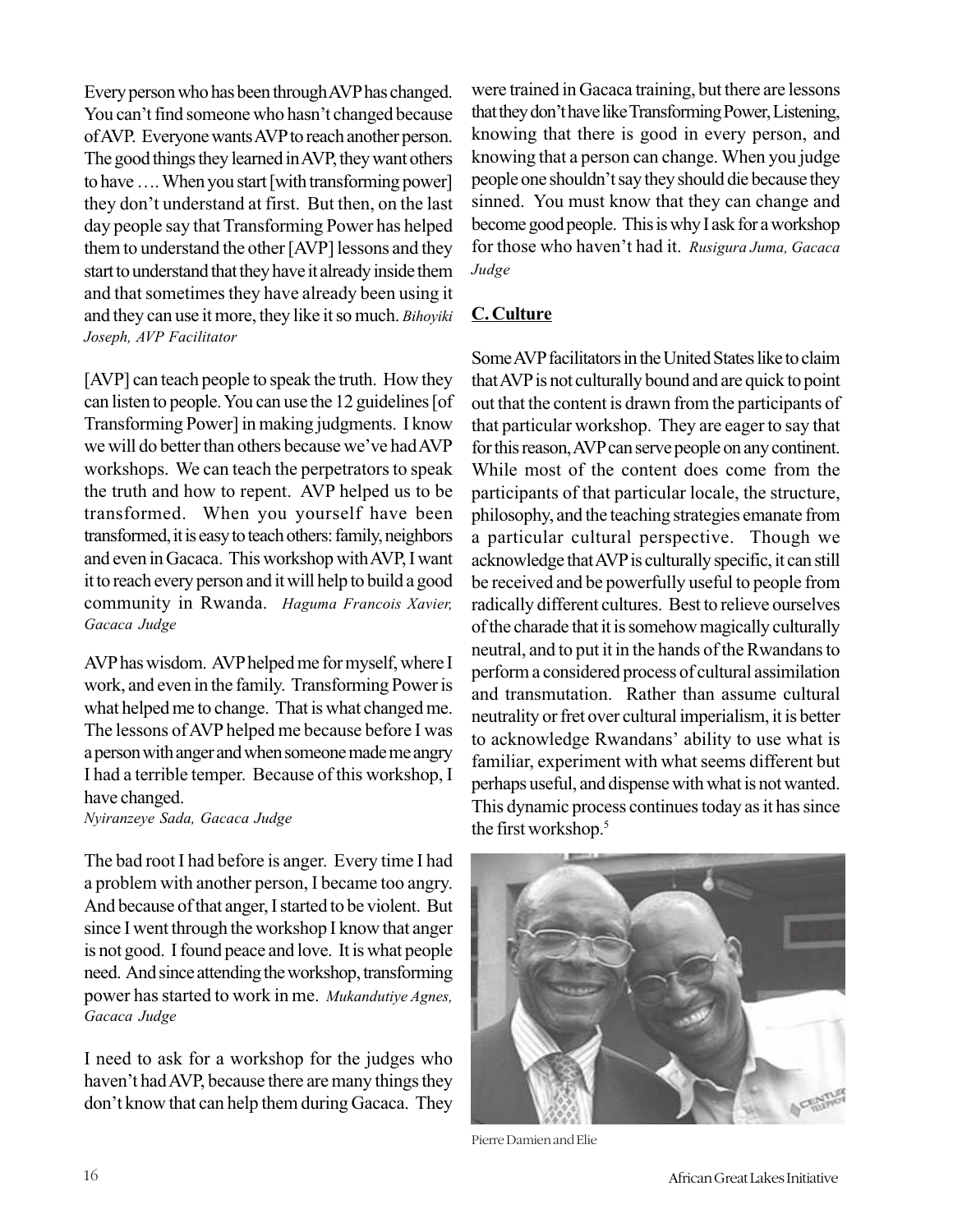As we explored this dynamic, we found that while people acknowledged that AVP's games and approach to facilitation is culturally different, there was nothing in the workshops that undermined the valued strengths of Rwandan culture. In fact, many people commented that AVP could enhance or strengthen Rwandan culture.

For me, I don't see anything bad in AVP for our culture. What is wrong in our culture is to differentiate between people and to have injustice and no love. That is what is different in Rwandan culture. But AVP, they teach how people can have love, how you can love your family, your society, your country. And it teaches you how to resolve your conflicts and other things for everyday life. Now I don't see anything wrong with AVP in terms of Rwandan culture, because it has things to teach our society. It teaches when you meet these problems you can help. Please ask them to continue doing AVP.

*Nkawika Jean Marie Vianne, Student*

Some participants reported that, although AVP came originally from another country and culture, the content and approach is relevant to life in Rwanda. One AVP facilitator observed:

I thank the people who have created AVP, because they use the real things that happen in the family. Sometimes people ask me, 'Who told you what happened in my family?' It's like we did careful research in their homes before the workshop. This shows that the people who designed AVP did a lot of research about people and how they are. *Bihoyiki Joseph, AVP Facilitator*

A few of AVP's activities and games are particularly foreign, and as AVP has become increasingly established in Rwanda facilitators have chosen to drop some of them because they do not seem to work. Now, some facilitators are questioning the use of "Adjective Names" because they increasingly encounter resistance. "Adjective Names" is an exercise in which people are asked to think of a positive adjective which describes them and starts with the first letter of one's name. For example, Lucky Laura or Peaceful Paule. This activity is intended to build a sense of shared experience (everyone who goes

through AVP has such a name, throughout the world), help people remember one another's names, and encourage people to begin to relate to one another as unique individuals rather than members of groups (such as Hutu or Tutsi). The first difficulty with Adjective Names is that they do not work in Kinyarwanda, because of the complicated language structure: every adjective for a person must start with "umu…" Therefore, Adjective Names must be done in English or French. The second difficulty is that in Rwanda, names can have tremendous importance, and some people associate the giving of a new name as a second baptism and worry that AVP is undermining their Christian faith. Occasionally, facilitators find themselves imposing Adjective Names on participants, but report that later participants "repent" and see the value in these names. Perhaps this is an activity that needs to be revisited to either decide to make it optional, or to better equip facilitators to effectively manage resistance.

While general responses about AVP culture and Rwandan culture were very positive, two primary cultural differences began to emerge in the interviews. The first was the difference between "equality" and "hierarchy." The second theme was a direct off-shoot from the first: in the interviews, we noted that AVP introduces new and radical ideas about how to make decisions which has had a direct impact on how people behave at home, in the workplace, and in Gacaca.

#### *Equality and Hierarchy*

Rwanda is a culture of hierarchies: men and women, old and young, patrons and beneficiaries, rich and poor. As a Quaker program, AVP operates with the fundamental philosophy that all people have that of God within, and therefore all people are equal. This value is prevalent throughout AVP's lessons and games. As the quotes below show, the reactions to this difference are mixed. Sometimes it causes discomfort, particularly when young people are asked to play physical games with old people, but sometimes it can provoke positive change in how people relate to themselves and others.

As a facilitator, when we went for a training, we found that we facilitate all people – young and old people. I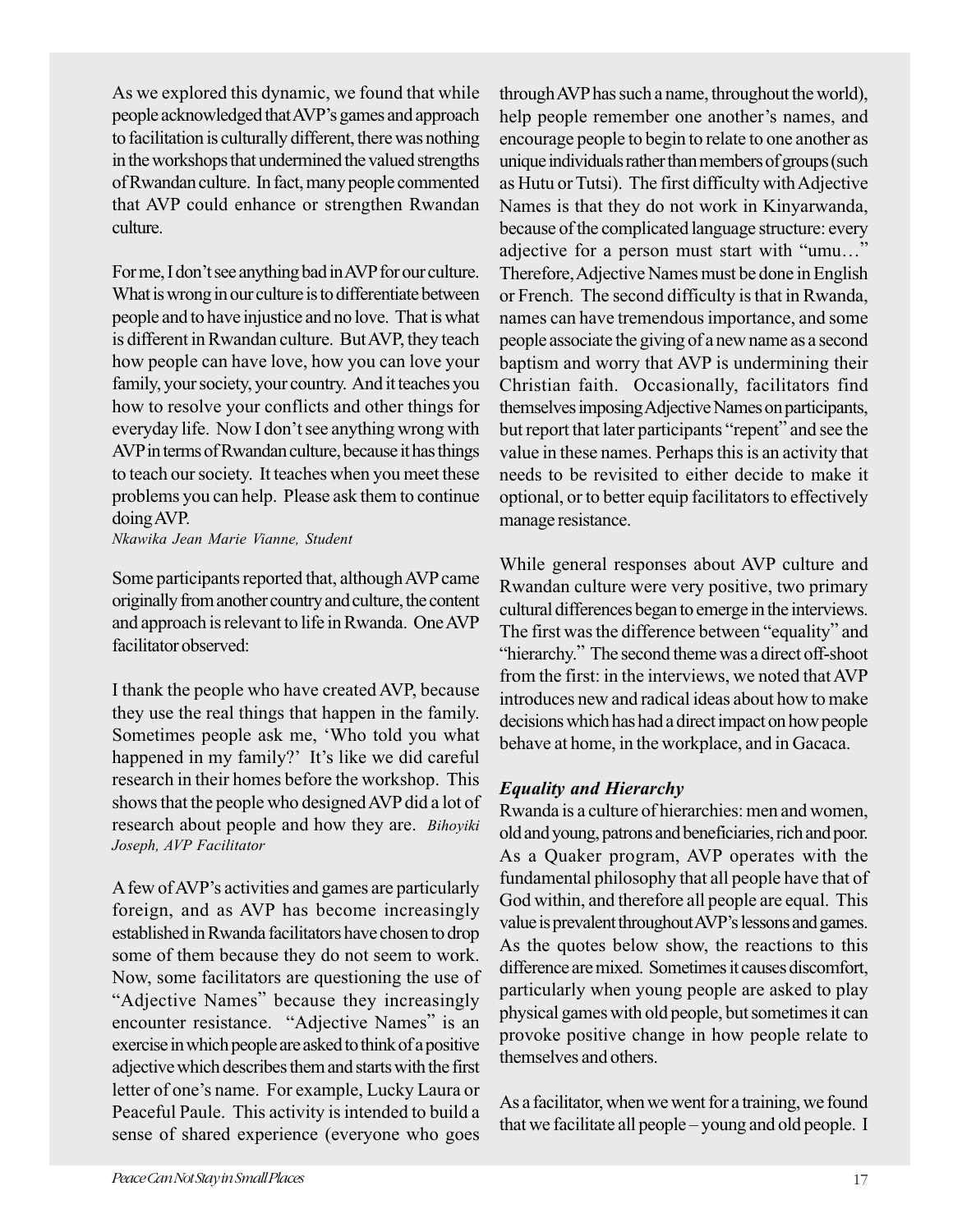found many times, they think the workshop activities are worthless, but the second day they start to listen and to love it, even to love the facilitators. The third day they don't even want to leave us. Now there is nothing wrong [for the culture] because if there were, they wouldn't like it or they would decide to leave. *Twilingiyimana Celestine, AVP Facilitator, De-mobilized Soldier*

Nothing is bad for the culture, but the game for pushing, with old and young, wasn't good. But this made us all the same together, not old, not young. *Ruhitamo Jean Bosco, Gacaca Judge*

AVP is good for our culture, because it brings BACK our culture. Before, young people were humble to older people only, but now they are not humble at all. Now, AVP teaches people to be humble to everyone…. Old people didn't know it is good to be humble to young people, but in AVP you are together. *Bihoyiki Joseph, AVP Facilitator*

Nothing is wrong [with AVP in terms of Rwandan culture]. Because it teaches again very well the culture. It's good to teach the elders AVP so they can teach the youth. *Haguma Francois Xavier, Gacaca Judge*

Throughout the examples within this section, the section on decision-making, and the discussion of violence in the home, it is clear that AVP is an advocate for women's rights, directly challenging the domination of and violence against women. Male facilitators that we observed were quick to draw on examples of violence against women and internalized and externalized oppression in the home.

Traditionally, I had my beliefs. AVP allows me to continue my habits but it prevented me from doing other things. AVP allows equal rights between men

and women, so AVP liberated me from that. I used to bow down to men to greet them [in Uganda]. I felt shame doing that alone. As long as I'm with other members of the group [I didn't do it]. *Akayesu Joyce, AVP Facilitator*

#### *Decision-Making*

Directly related to the concepts of equality and hierarchy, is the process of decision making. When asked how they behaved before and after having attended an AVP workshop, many people reported that their ways of making decisions had completely changed from a top-down, hierarchical approach to a more participatory and consensus-based process. This was true in the home, in the workplace, and in Gacaca deliberations as well.

AVP should train those judges who haven't had the workshop yet. Today [the first day of the judgment phase of Gacaca], I saw something. When we were sequestered [to make a decision on a case], there was something I wanted to tell the other judges. When we were in AVP, they taught us that every person has something good inside, and you should try to understand the ideas of another person. Don't ignore them. When we were in that meeting, people offered ideas and others ignored them, saying there was nothing good in those ideas. In that meeting, the people who had taken AVP were trying to understand others, and looked for the good things in each idea. Now, I need to ask AVP to do other workshops soon for those who haven't had AVP. It will help us as we make our decisions.

*Nyiranzeye Sada, Gacaca Judge*

Before, I was the man, the chief of the family, and I made decisions without consulting others. Now, I consult others. *Ruzindana Mark, Gacaca Judge*

*The interviews suggest that one outcome of AVP is that those who experience it are beginning to piece their consciences back together and to take profoundly personal responsibility for the future of their country.*



African Great Lakes Initiative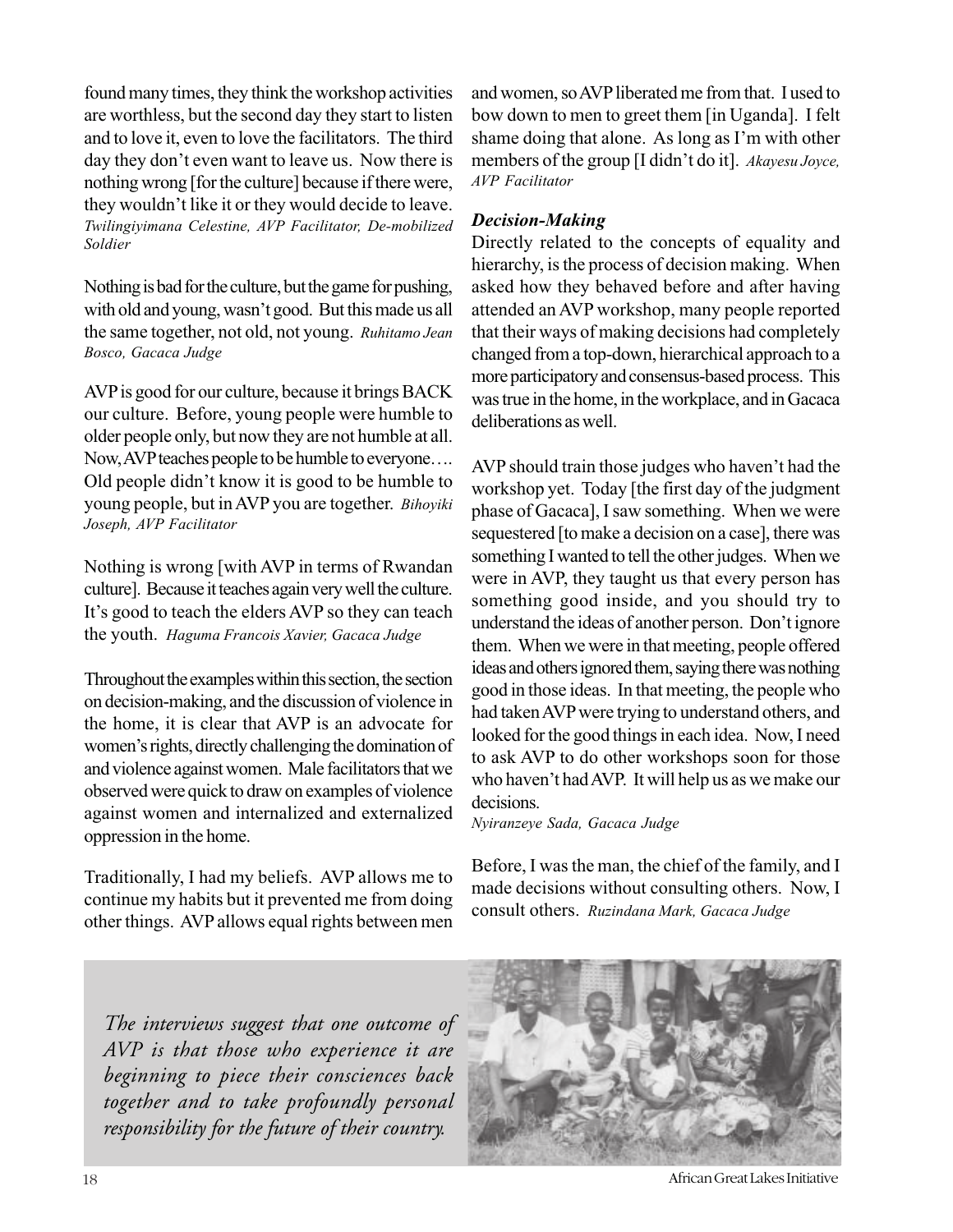Before AVP, I was a dictator where I worked. AVP helped me so much. I started to speak with people at work nicely and people began to love me. At home, I thought I was the chief of the family and that women have nothing good in them. I sat with my wife and talked and many problems were resolved because of that. Even just understanding others makes things better. AVP changes people because there are the 12 guidelines [transforming power]. When I have a problem, I think first and choose which guideline to use to handle this problem. Now many things are going well because of AVP. *Bihoyiki Joseph, AVP Facilitator*

When asked for the most important lessons she gained from AVP, Mukarwihura Anne Marie said simply, "to be patient, to speak the truth, to respect myself and to take responsibility." That final lesson – to take responsibility – was not a lesson that other interviewees explicitly mentioned, and yet it is prevalent throughout their stories of standing up for others' rights, of speaking the truth, and of looking within for the roots of violence before pointing elsewhere. Taking responsibility, it seems to us, is the flip side of allowing room for participatory decision-making. Because many of those trained in AVP this past year were leaders within their communities, they were often in positions to impose their decisions. While many of those interviewed said that they stopped being "dictators", that shift then requires a change in their subordinates. It requires those being consulted to step up, to think for themselves, and to share the blame or the acclaim for the outcome.

It is not only dangerous, but it is impossible, to oversimplify the genocide in Rwanda, and to point to one specific factor that made so many people participate in such terrifying evil. But some have remarked that the cultural inclination to not only believe authority but to also rely on top-down decision-making and obey commands literally fractured people's consciences, so that responsibility for the acts of violence always lay elsewhere. This, of course, ceases to be a cultural question but rather a fact of the human condition that has been replicated throughout the world, including in the United States, AVP's country of origin. Nevertheless, the interviews suggest that one outcome of AVP is that those who experience it are beginning to piece their consciences back together and to take

profoundly personal responsibility for the future of their country.

#### **D. Responding to Conflict**

I have found a new way to resolve conflicts. Now I can look for the roots of conflict. Before, I just looked at the fruits. *Ruhitamo Jean Bosco, Gacaca Judge*

AVP teaches that conflict is inevitable. It is a part of living and a part of human interaction. Conflict is often uncomfortable and unpleasant, but it is not inherently bad, says AVP. It is how we respond to conflict that matters. The interviews were filled with examples of how AVP graduates are now trying to respond to everyday conflict creatively and courageously, rather than destructively. Some of these were nonviolent community conflicts, but the majority were testimonies of how AVP has helped to stem violence in the home. This section will discuss conflict in both arenas.

#### *Community Conflict*

People who have been elected by their communities to be Gacaca judges are called "people of integrity" and are often called upon to informally mediate conflicts as well. Most of the community-based conflicts interviewees talked about were cases in which they intervened as third parties.

AVP has helped me so much, and I use it. In my neighbor's family, everyday the wife and husband used to fight. And everyday the man would come to tell me something, and the woman would come to tell me something. But because I hadn't had the lesson about listening yet, I took sides. After AVP, I learned how I can listen to people. So I went and practiced, and I called them and I listened to them, and after that I brought them together. I can't say things are completely resolved, but now they are together. Now I am happy because I did a good thing, because now they don't fight every day like before. *Uwanziga Eugenie, Gacaca Judge*

Much of the community conflict in Rwanda is over money, or is caused by the extreme lack of resources and poverty. Coupled with anxiety over money comes a humbling degree of personal generosity, and people will often loan or give a large percentage of their small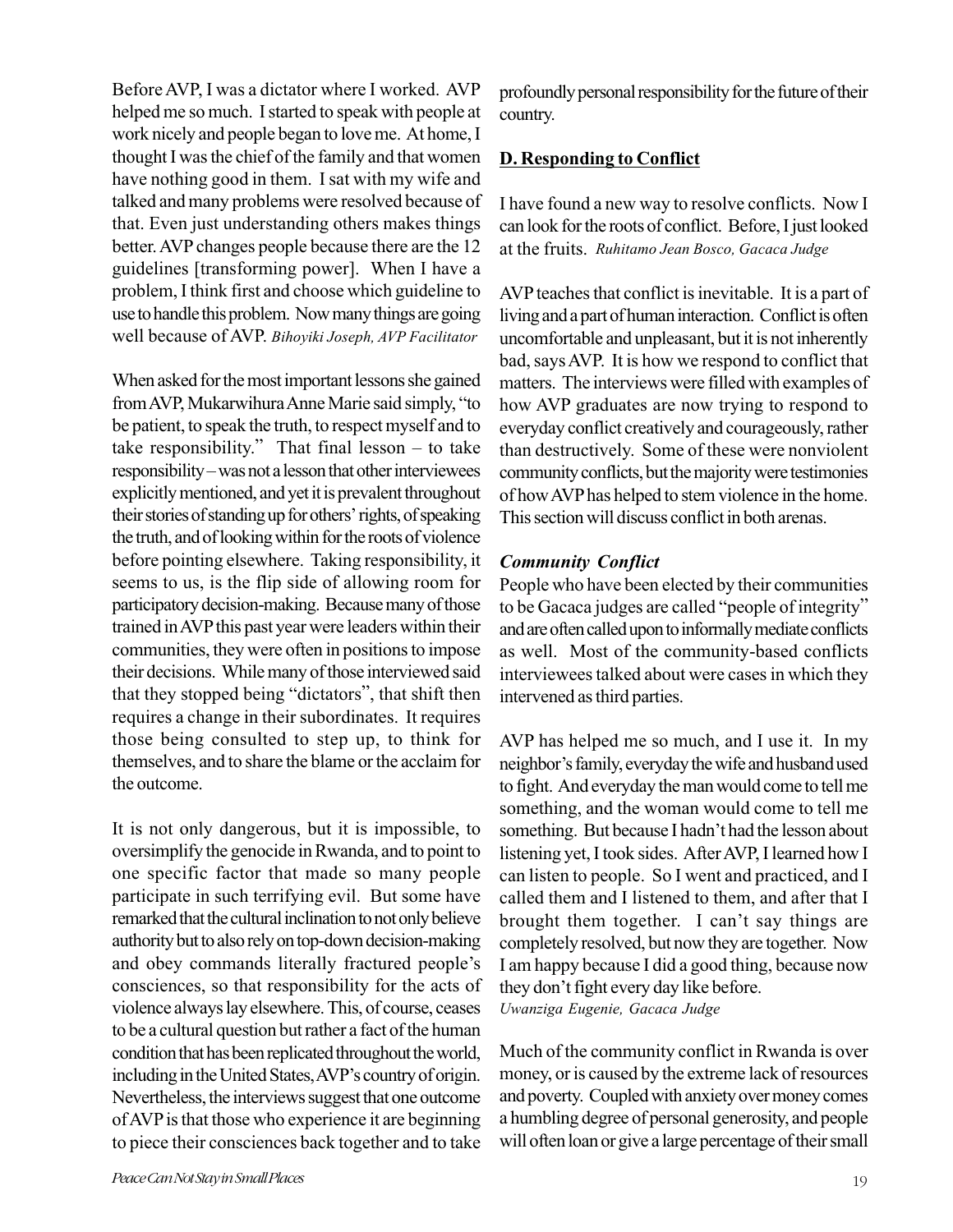

Akeyesu Joyce

income to help friends and extended family. This generosity can, in turn, cause conflict, which can spur more generosity, which may cause more conflict. The quotes below are good examples of how many conflicts are resolved in Rwandan culture. The first example, however, may suggest that AVP has more work to do in helping people resist the desire to end conflict in the short term only to have it emerge later. AVP may need to consider incorporating more discussion of seeking durable solutions rather than instant alleviation of stress.

I met two people in a conflict over money. I started to talk to them to find out more. One had borrowed money from the other and hadn't paid it back. I found out that the one who borrowed the money had no money to pay. So I took my own money to pay one back and settled the conflict. *Birindabagabo Jean, Gacaca Judge*

Where I stay there is one boy who was selling drugs. I begged for him to stop selling, but he refused. But at the end of last year, when I finished AVP, I called him to sit together with me in my house. I asked him what the profit was that he got from selling drugs. He explained that that is how he earns something to live on. I asked him the benefits per month, and he told me he only got money for selling. But because I knew

that in me there is Transforming Power, [I looked for a solution]. I had a job where I get paid 30,0006 Francs per month. I chose to tell him, come and I'll give you my job. I paid him 10,000 Francs to work in my place. *Twilingimana Celestine, Demobilized Soldier*

Other interviewees talked about how they themselves were better equipped after AVP to handle stress and to understand the root causes of their own conflicts.

I was so upset because I lost my job as a teacher. I was worried about how we would survive. I always would talk badly at home and it would hurt my family. After AVP, I could see that doing that wouldn't resolve the problem. Before, because I was hurting, I didn't like to welcome people or talk to them, but now I welcome people and talk to them and feel better. *Haguma Francois Xavier, Gacaca Judge*

#### *Violence in the Home*

Anecdotal evidence suggests that there is a high rate of domestic violence in Rwanda of which both women and children are the victims. Domestic violence often spikes in times of war, and is a common aftereffect of trauma. Those who have experienced complete helplessness in the face of murder, displacement and poverty often seek to compensate by dominating others. In Rwanda, trauma reactions are still widely prevalent and may account for the high levels of intimate violence. One of the most striking consequences of AVP is the reported stemming of domestic violence. Many people openly admitted that they would beat their wives or children, but after AVP, that they had changed.

Before, I didn't listen to people. For example, at home, I didn't listen. I just beat [my children]. Now, I stop to find out what happened and why they are acting a certain way. *Kayitesi Daphalose, Gacaca Judge*

Before, I was a bad man. Even at home, I was having conflict. Now I am talking softly and they at home are wondering what happened to me. *Gacaca Judge – spontaneous testimony given in an AVP workshop*

When I reached home I would find that my wife had left things a mess. I told her I need food and that I'm hungry. And she tells you that there is no food. I used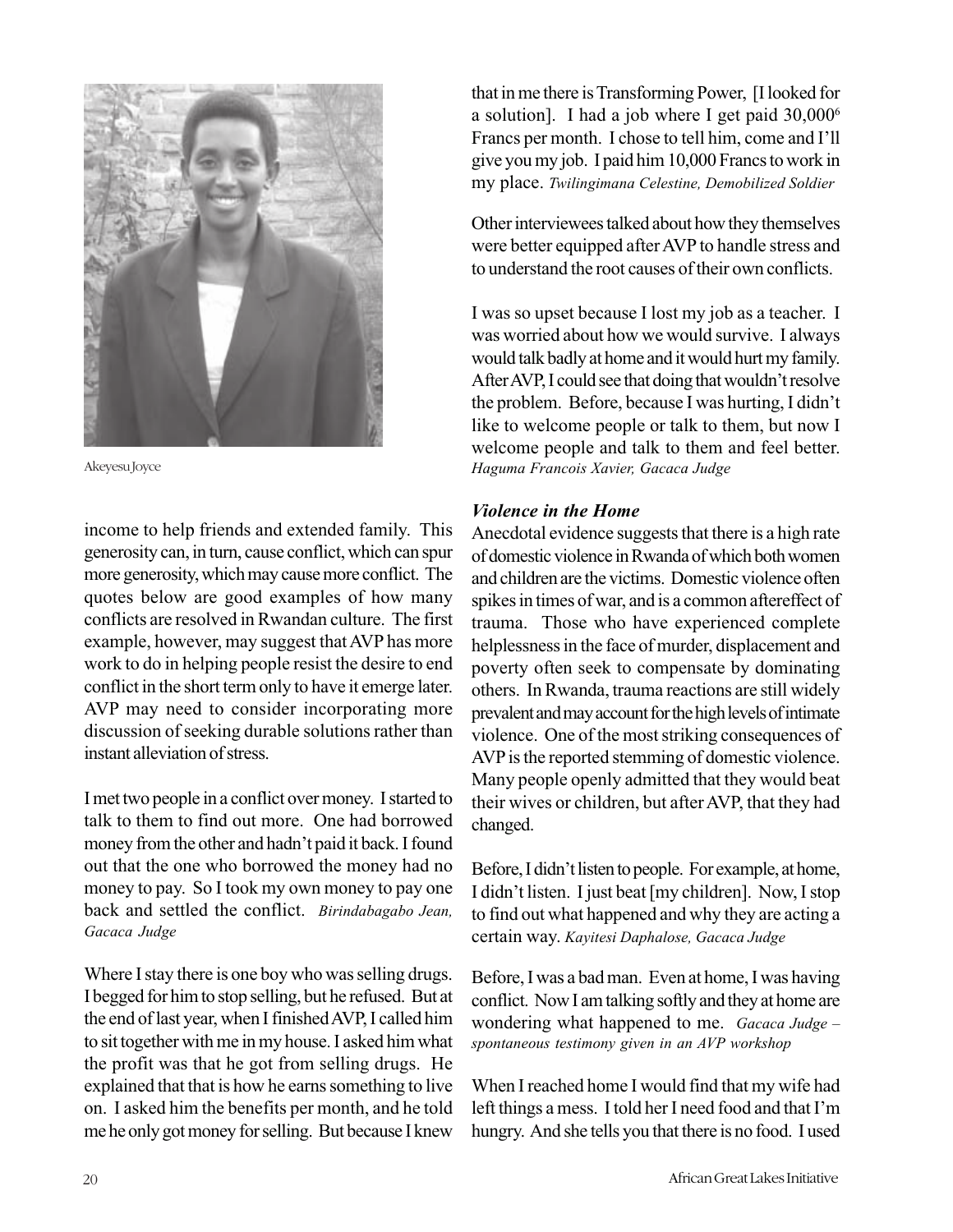to respond by yelling and beating her, and then she starts to abuse you saying you didn't give her the money for food. But now, when I reach home I say things nicely. Now I know I can't ask for food if I didn't give money for it. *Nkawika Jean Marie Vianne, Student*

In the twelve guidelines [for Transforming Power], there is one: to use humor and surprise. For example, my elder sister is a widow. She is a person who is angry all the time. One time I found her abusing the children. When I got there they were fighting. I thought of a story to help them laugh and forget everything. After the story, I asked them all what happened and I listened to the mother and the children. After I listened, I told them who was wrong. Many times, parents don't accept that they are wrong. In this case, the mom was wrong and I explained it to her. She accepted that she was wrong and asked the children for forgiveness. *Iryanyawera Thacienne, AVP Facilitator*

#### **E. Criticism**

In every interview, we posed several questions to elicit constructive criticism of the program, and tried to uncover concerns in a variety of ways. However, the most common response we got to those questions was: "There is nothing wrong with AVP." There were some concerns about the cultural appropriateness of some of the games, and we have already discussed those in an earlier section. The only other concerns were structural in nature. Some people wanted AVP to be longer, but just as many said that three days per workshop is a good length. Some people complained that the AVP program did not give enough monetary compensation for food and transport. Many other NGOs in Rwanda pay workshop participants a stipend, and so many people come expecting that additional benefit. While the AVP program does give money for transportation, it is a small amount compared to many other programs. On the other side, the Vice Mayor of Gisenyi said that this practice promoted a "bad attitude" among participants, and she was pleased to see that although AVP did not give as much money, people were still very positive and enthusiastic about the workshop. Another structural complaint that was raised by an AVP facilitator was that AVP should become its own entity rather than remain affiliated with

the Friends Peace House, and thereby the Friends Church. This critique is symptomatic of the tension the Friends Peace House has between remaining strongly connected to its roots and at the same time ensuring that AVP and its other programs are truly serving all people, regardless of religious affiliation. Although this one interviewee raised a concern, many others felt that AVP struck this balance well and that all participants both knew of AVP's origins and felt comfortable and accepted regardless of faith.

#### **IV. RECOMMENDATIONS**

It is clear from this evaluation that AVP is a highly valued and respected program in Rwanda. Many interviewees also talked enthusiastically about taking AVP to other countries in the region and elsewhere. This section, therefore, is divided into recommendations for the AVP program in Rwanda, and taking AVP to other countries.

#### **AVP in Rwanda**

1. AVP is now a strong enough program to greatly increase its reach. As we mentioned in the introduction, those interviewed for this evaluation issued a clear and urgent call for AVP to expand throughout Rwanda. Some people simply stated that AVP should reach "every person." Many others, however, recommended that AVP target specific groups, sectors and regions within the country. Below is a list that summarizes and compiles those ideas:

• Troubled Districts: AVP should concentrate on districts such as Kaduha, Nyaruguru and other areas where people are still killing one another.



Bucura David, AVP Coordinator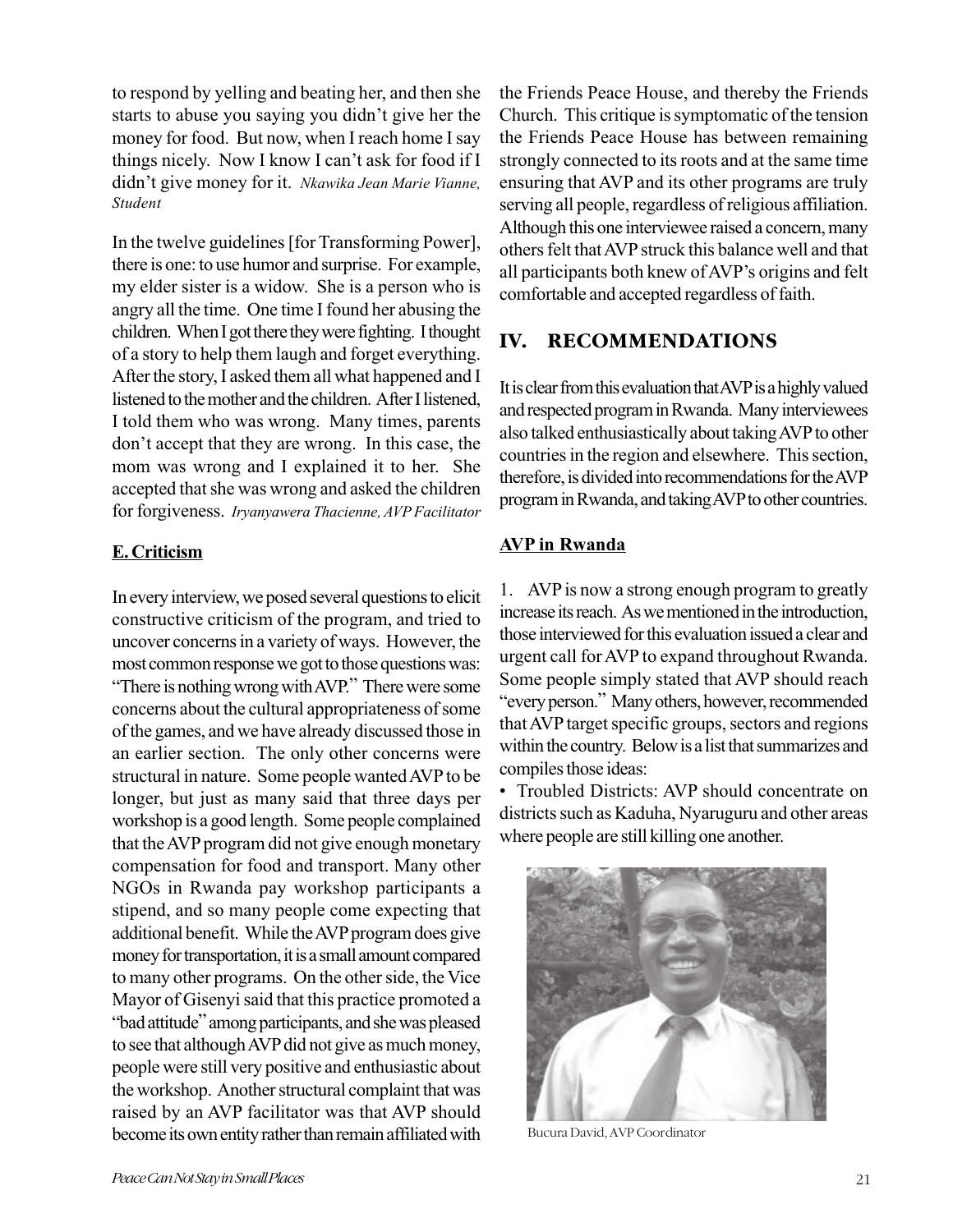• Prisoners: Many judges recommended that AVP be conducted within the prisons to prepare those accused of perpetrating acts of genocide for the Gacaca process

• Mediators: Each district has mediators called "Abunzi" who mediate cases before they are brought to court. The Friends Peace House is already doing conflict resolution work with this group in Byumba and Kibuye. AVP can augment that ongoing work.

• Other Judges: Thus far, AVP has primarily trained sector level judges – many asked that all judges be trained by AVP.

〈 Youth

〈 Elders

〈 Government Leaders

〈 People Living with AIDS: Many family and community conflicts result from HIV/AIDS, and AVP can help communities seek ways to manage and transform those conflicts.

2. As the core group of AVP facilitators becomes more experienced and confident, it is clear that they are ready for ongoing capacity building. It would greatly augment the program to have regular gatherings of all AVP facilitators in Rwanda to evaluate their work and build their capacity in the following areas:

〈 Cultural Relevancy of Activities: Facilitators should meet periodically to discuss whether certain activities are effective or not. For example, it is recommended that the use of "Adjective Names" be explored. It may be kept in AVP in Rwanda, but if it is, all facilitators must be clear about WHY it is being kept, and be better equipped to handle the resistance it sometimes generates.

〈 How to Manage Resistance: In our observations of AVP workshops, and in some of the reports from other AVP facilitators, it seems that there would be a benefit to doing a training on resistance in workshops. This training would include examining the different types of resistance, learning how resistance can be used to help rather than hinder a group to move deeper into the material, and recognizing how individual facilitators tend to feel in the face of resistance.

〈 Evaluation of Facilitation Skills: Because AVP allows many people the opportunity to become facilitators, occasionally the AVP Coordinating Committee has had to stop people from continuing to facilitate because their behavior or message was not consistent with AVP philosophy. For example, those who teach alternatives to violence but then beat their wives have been dismissed from the facilitating team. Regular meetings can help to monitor such situations.

3. Although it would require much funding, it is recommended that the AVP-Rwanda program find a way to have a National AVP Day, in which it invites all people in Rwanda who have been trained in AVP to come together. The number would be will over 2000, and would allow people to connect across provinces and to realize that they were not only a part of a small workshop, but they are part of a national and global movement that is growing and gaining momentum.

4. The Vice Mayor of Gisenyi is a strong advocate for AVP. She has said that if Friends Peace House provides the facilitators and the materials, the Province of Gisenyi will provide for everything else: the meeting room, meals, and transportation for the participants. It is recommended that AVP begin to move toward this model, using Gisenyi as a pilot project and an example to share with other government officials. In this way, AVP can become more self-sustaining and less reliant on foreign donations to continue.

## **"**

*These reactions suggest that AVP might be helpful in other countries, but even more importantly, it can be used as a tool to strengthen precarious regional relations, challenge existing stereotypes, and explore the roots and fruit of existing tensions between the countries of the Great Lakes.*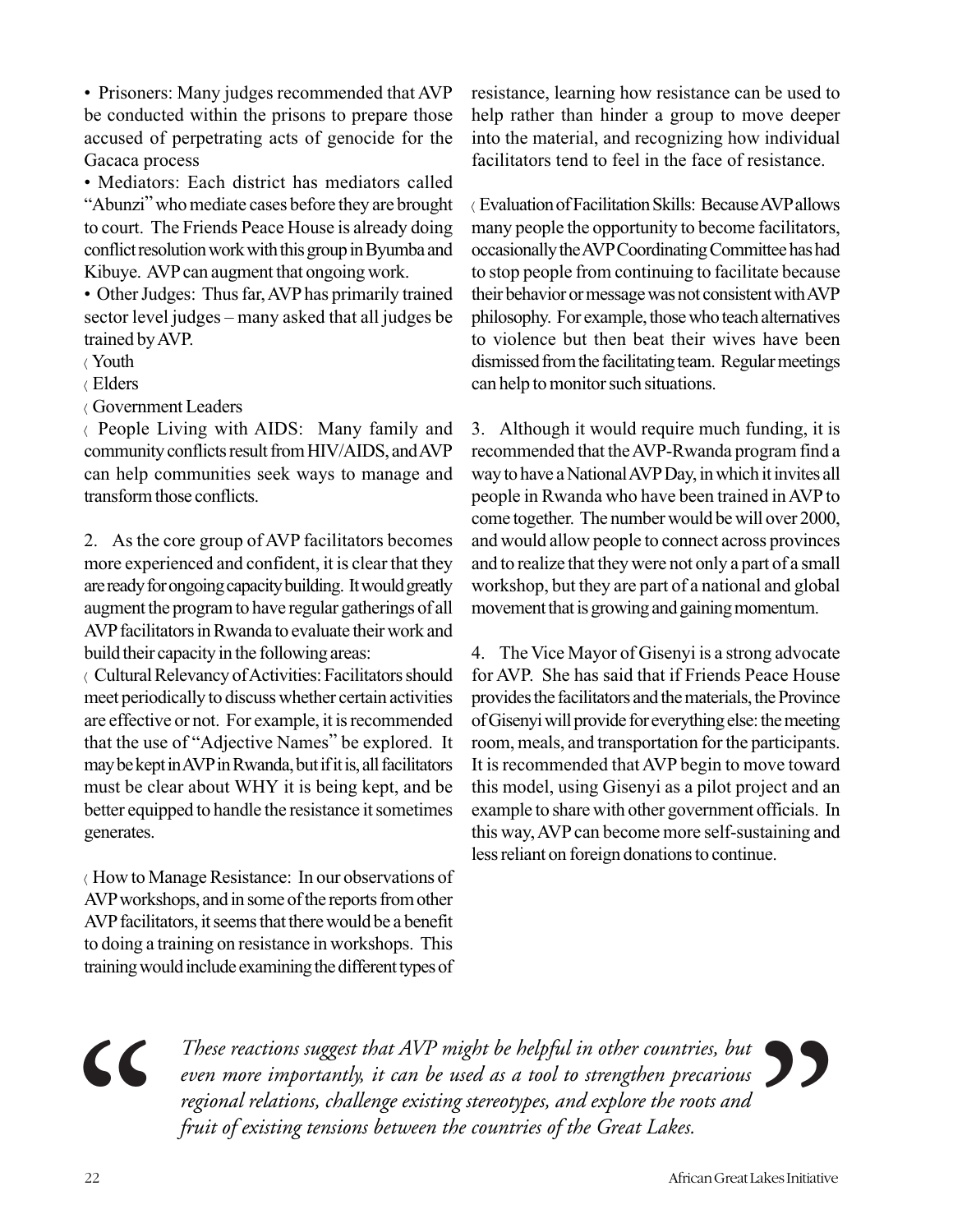#### **AVP in Other Countries**

One of the goals of this evaluation was to assess the possibility of introducing AVP to other countries. We asked every interviewee what we should consider if we were to take AVP elsewhere, and what we could learn from the experience of working Rwanda. Without exception, people urged AVP to expand:

Peace cannot stay in small places. It is good when peace reaches everywhere, but when we don't understand things in the same way, it brings conflict. AVP can help people who have that conflict to be together. It is good for people from other countries to have AVP because peace is universal. *Ndagijimama Abdon, Gacaca Judge*

I lived [and was born] in Congo. In Congo, people don't know human rights, so they kill many people. Transforming power can help them. They can kill or beat each other because of misunderstandings. In Congo, they have tribalism. A person who speaks Kinyarwanda can die. The Congolese people are people who are very humble and they can change very quickly. *Kavoma Patric, Community Peacebuilder*

I know Congo and Burundi. I think to go there is good and it will help because they are countries that will fight all the time. Because they think Rwandans don't have good hearts. When they find that Rwandans can teach them good things, that can result in a good relationship between us. *Iryanyawera Thacienne, AVP Facilitator*

In principle, what happened in Rwanda may happen in neighboring countries. For example, what happened in Rwanda is now happening in Congo. Now in Congo, they say that people from Rwanda don't like them. Now, they don't like someone who speaks Kinyarwanda to stay in their country. If AVP goes there, and teaches them that a person is a person and has the right to live where they need to, it can help them. *Ruhanamirindi Gerard, Gacaca Judge*

It would be very good [to have AVP in other countries]. When your neighbors have peace, you have peace. AVP should go to the whole world because the most important goal of AVP is to build peace in the world. *Haguma Francois Xavier, Gacaca Judge*

These reactions suggest that AVP might be helpful in other countries, but even more importantly, it can be used as a tool to strengthen precarious regional relations, challenge existing stereotypes, and explore the roots and fruit of existing tensions between the countries of the Great Lakes.

When bringing a program from outside, it is always important to first analyze its relevancy and potential impact in the new cultural and socio-political environment. The results of this evaluation are unambiguous: though AVP was imported from the United States, it is clear that it is flexible enough to have a lasting and meaningful impact in a very different society. This fact in itself is a strong commendation for taking the program to other countries and continents. When doing so, however, it is important to learn from the things AVP did well in Rwanda, and to improve in the areas in which it made mistakes.

It is important to take AVP to other countries. I support that 100%. It is important to think about the culture and the understanding. AVP is more westernized, it's more white. For people to see it more easily, it should match with the culture. One should look at issues like the adjective names and add more examples from that culture, and put them into the manual. The way it has been adapted to Rwanda is that we give relevant examples…. The curriculum has to be open to examples and changes. *Kalisa Eddy, AVP Facilitator*

This facilitator went on to say that when AVP was established in Rwanda, the original facilitators allowed room for participants to draw their own lessons from the activities, and that this was a strength of the program. It seems that the success of establishing AVP in other countries depends on flexibility, knowledge of the host culture and society, and a willingness to incorporate meaningful examples into the existing curriculum.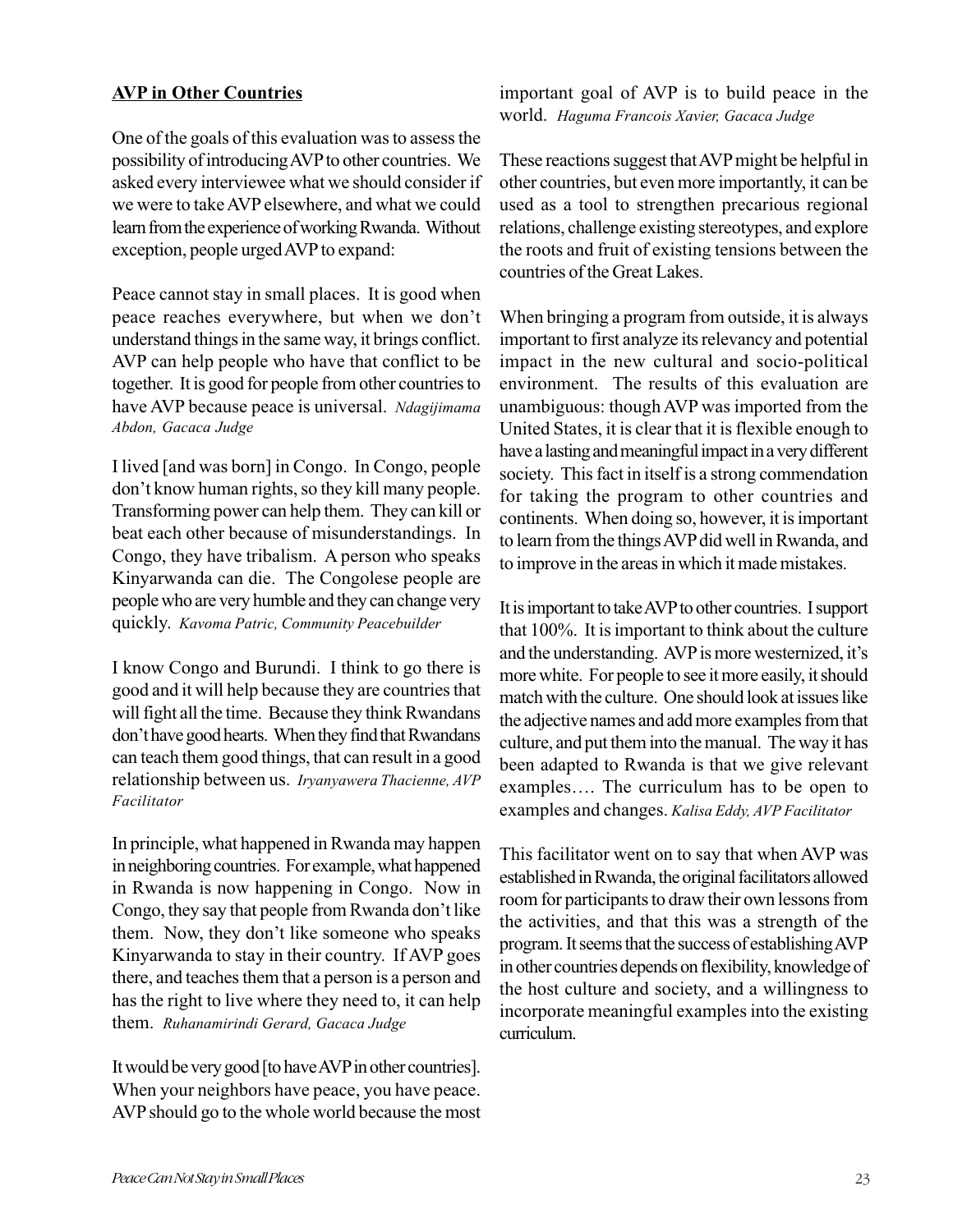#### **CONCLUSION**

"Peace cannot stay in small places," said Ndagijimama Abdon*,* an elder Gacaca judge in Gisenyi, "it is good when peace reaches everywhere." Abdon's message of hope and expectation is characteristic of what we found throughout this evaluation process. Each time, AVP started as a small three-day workshop and then rippled outward reaching small corners of each life in unexpected ways. As we continued and talked to more and more people, we began to feel that AVP was not just a series of workshops that stayed confined to small meeting rooms. In Rwanda, AVP is

beginning, instead, to feel like a movement: a movement of hope, of healing, of slow reconciliation, of possibility. "AVP is the way to help Rwandese people become a part of the same family, and to help them care for others and to come together to build Rwanda again," said Akeyezu Alianne, a 25 year-old Gacaca judge.

"AVP was the best thing for me" said Mukarwihura Anne Marie looking at us intently. Her face softened, thinking of people she did not know. "I pray..for those who had the idea to bring AVP to Rwanda. It has brought such blessings to my life."

#### **FOOTNOTES**

Page 5:

<sup>1</sup> Estimates of the numbers of deaths during the genocide range from between 800,000 to over one million. 2 Pronounced "Ga-CHA-cha." Literally means "on the grass."

<sup>3</sup> Niyongabo and Yeomans, 2003.

#### Page 15

<sup>4</sup>Herman, Judith. Trauma and Recovery. Basic Books, HarperCollins Publishers, Inc. New York, 1992.

#### Page 16

<sup>5</sup>This whole paragraph is excerpted from "I Still Believe there is Good in All People", Adrien Niyongabo and Peter Yoemans, 2003.

#### Page 20

<sup>6</sup> At the time of printing, 30,000 Frw was equivalent to approximately \$53.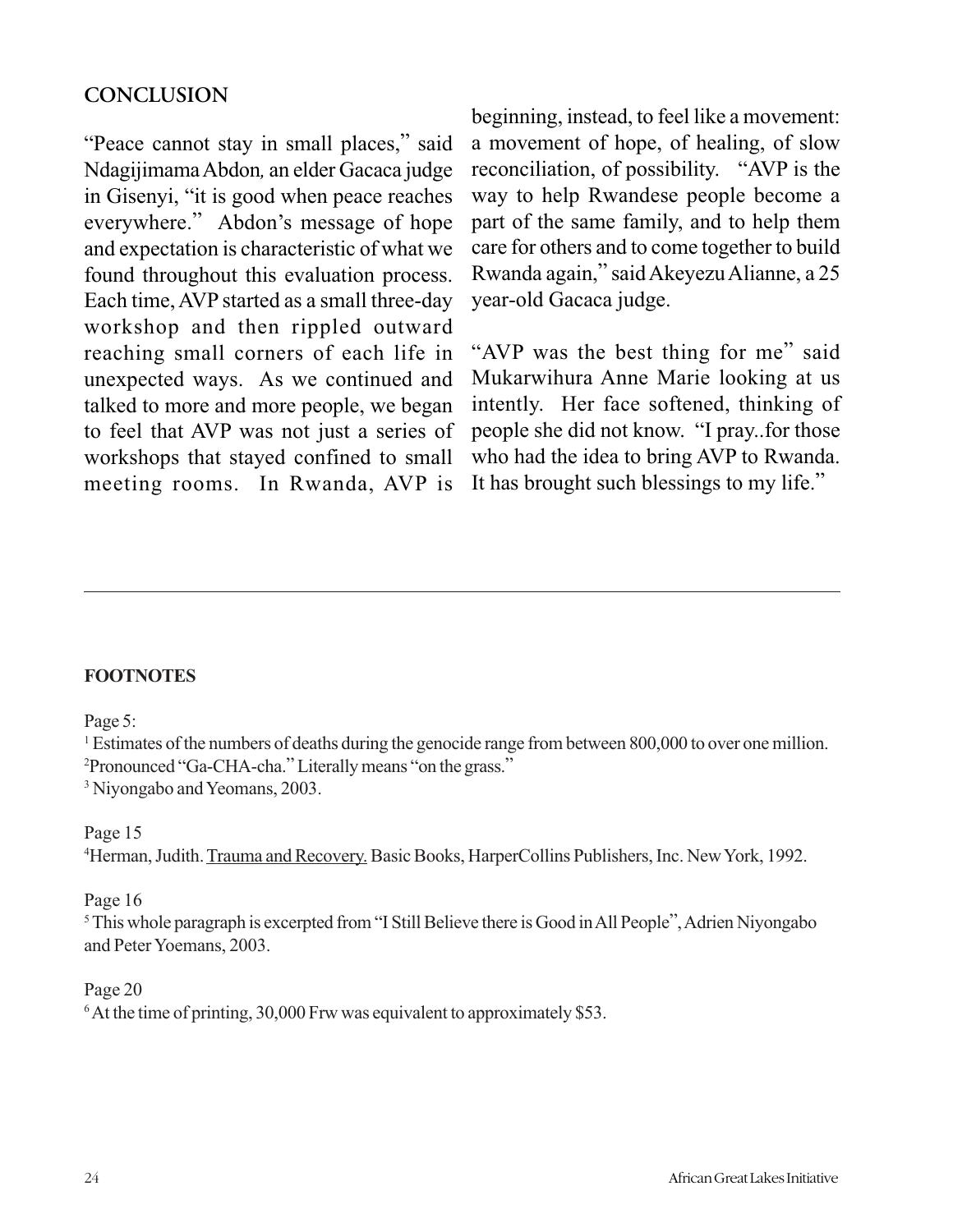

The aouthors of this report: Uwimana Marie Paule and Laura Shipler Chico

#### **APPENDIX 1 AVP Workshops Conducted by AVP-Rwanda June 2004 – March 2005**

**SUMMARY:** Total # of Workshops: **70**<br>Total Participants Trained:

**Basic** – **1,167** Advanced – 152 TOT – 28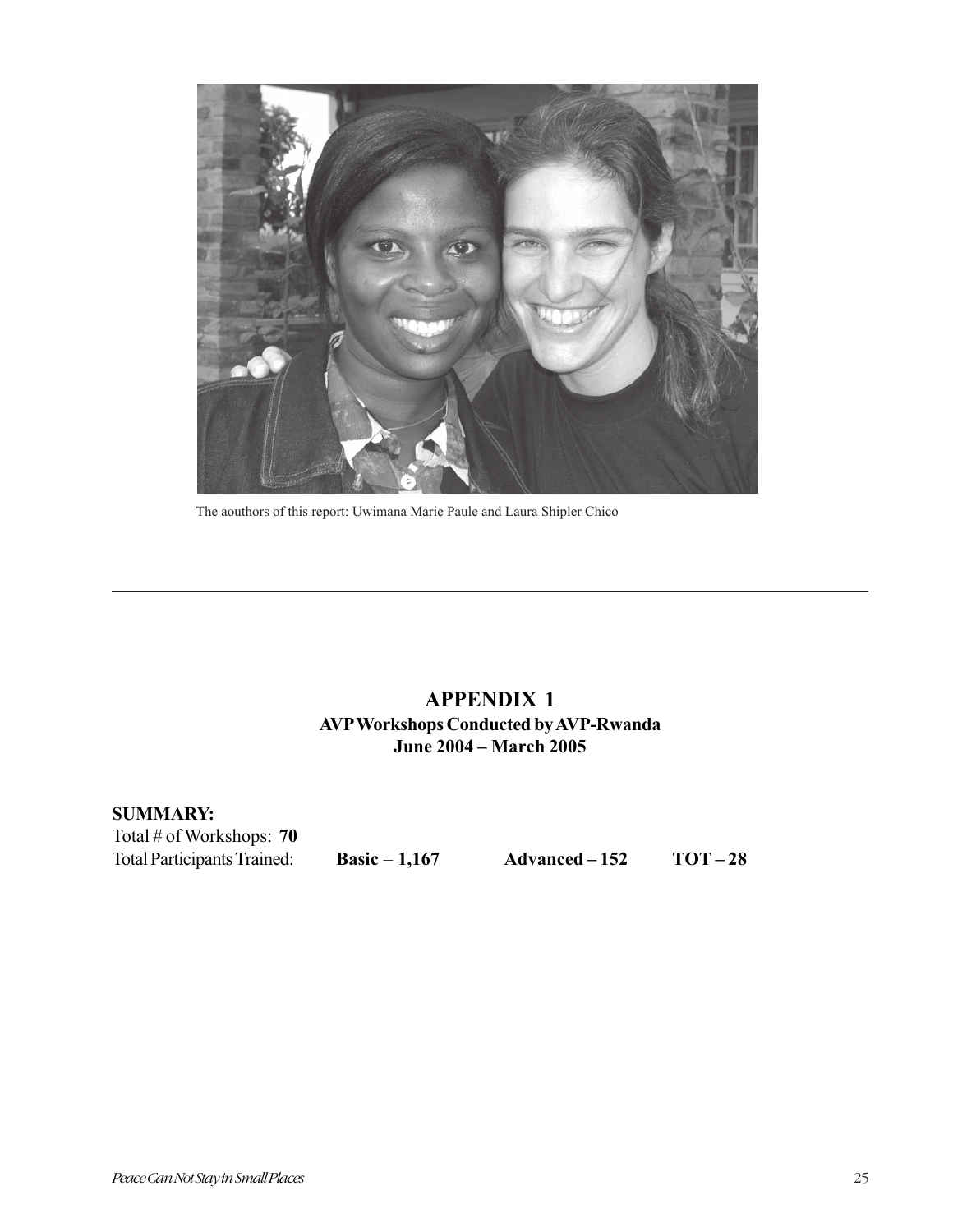#### **APPENDIX 2 List of Rwanda Interviewees**.

#### **Summary Profile of Interviewees:**

Gender: 14 women and 23 men

Experience with AVP: 7 AVP Facilitators 27 AVP Participants (in Basic and Advanced) 3 government or Gacaca leaders who had not taken AVP

Age Range: 24 – 68 years old

Role in Gacaca:4 Gacaca Coordinators (one in each region) 24 Gacaca Judges (includes 1 Alternate Judge)

#### **Gikongoro**

- 1. Mugabokwiye Jeanvier: Gacaca Secretary and Sector Coordinator<sup>1</sup>, Nurse
- 2. Ruhitamo Jean Bosco: Gacaca Executive Secretary
- 3. Ruzindana Mark: Gacaca Vice President in Ngyiri, Electrician and Building Contractor.
- 4. Kavoma Patric: Peacebuilder, Peacebuilding, Healing and Reconciliation Program (PHARP)
- 5. Mukakabanda Juliette: Alternate Judge, Farmer
- 6. Mukarwihura Anne Marie: Gacaca President
- 7. Kayitesi Daphalose: Gacaca Judge
- 8. Birindabagabo Jean: Gacaca Vice President, Businessman
- 9. Mikuba Ndakubagana Dieu Donne: Gacaca President, Teacher

#### **Byumba**

- 10. Nyirabagande Laurance: Gacaca Judge, Farm Veterinarian
- 11. Akayezu Alianne: Gacaca Judge, Human Sciences
- 12. Rugandura Celeste: Gacaca Judge
- 13. Nyiramajyambere Francoise: AVP Facilitator, Church Secretary
- 14. Bihoyiki Joseph: AVP Facilitator, Businessman
- 15. Ndamage Emmanuel: Gacaca Coordinator for Byumba
- 16. Haguma Francois Xavier: Gacaca Secretary, former Teacher

#### **Kikgali**

- 17. Kalisa Eddy: AVP Facilitator, Peace and Reconciliation Worker
- 18. Rubagumya Antoine \*: Gacaca Coordinator for Kigali
- 19. Iryanyawera Thacienne: AVP Facilitator, Friends Peace House Staff
- 20. Akayesu Joyce: AVP Facilitator, Student
- 21. Twilingimana Celestine: Demobilized Soldier
- 22. Nkawika Jean Marie Vianne: Student
- 23. Bucura David: AVP-Rwanda Coordinator, Pastor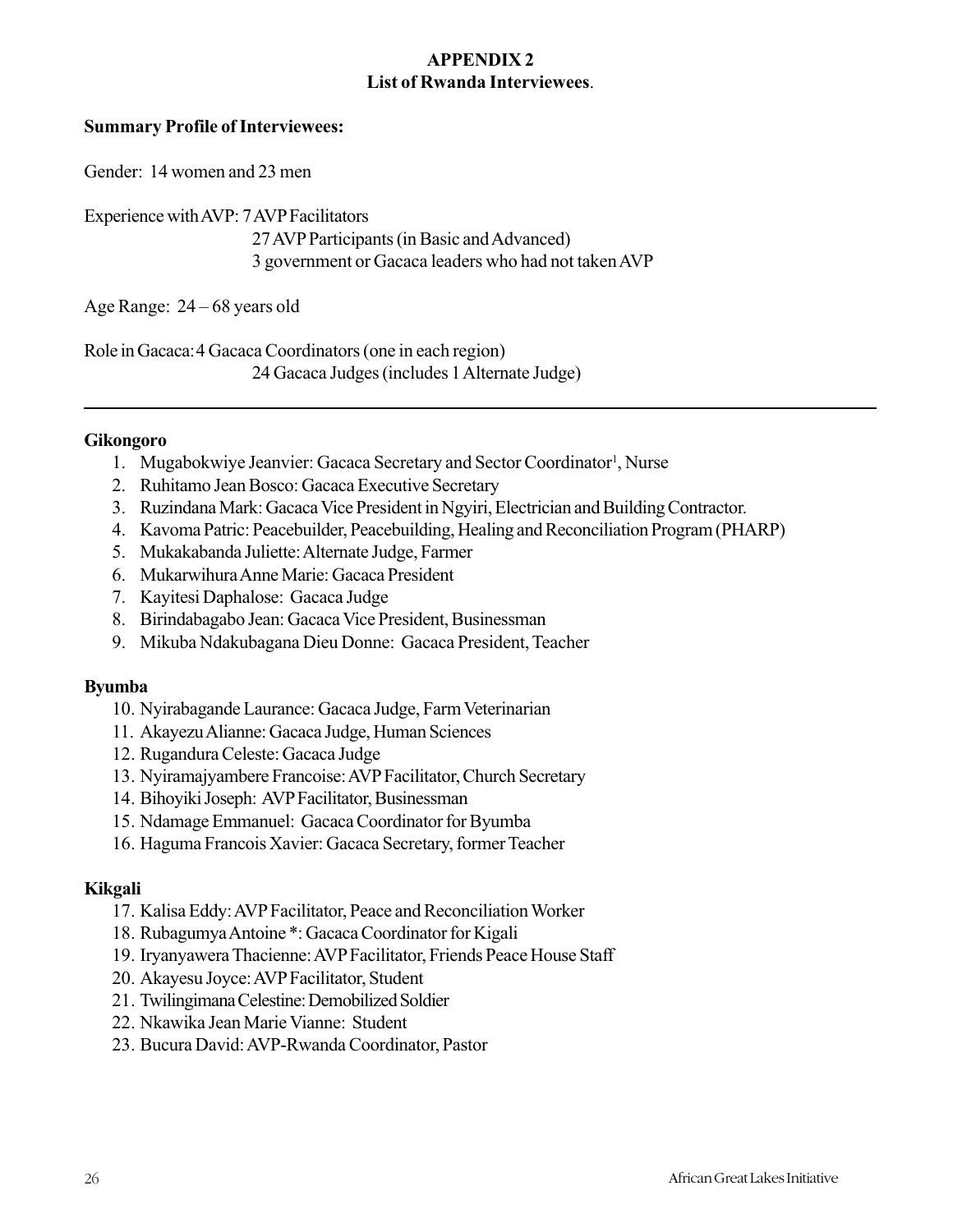#### **Gisenyi**

- 24. Nyiranzeye Sada: Gacaca Secretary, Teacher
- 25. Mutabazi Jean Claude, Gacaca Vice President, Teacher
- 26. Rukamata Dismas\*: Gacaca Judge, Headmaster of Secondary School
- 27. Rusigura Juma: Gacaca Secretary, Money Changer
- 28. Ndagijimama Abdon\*: Gacaca Judge, Chemical Engineer
- 29. Twayigize Pierre: Gacaca Secretary, Farmer
- 30. Uzabakiriho Marieanne: Gacaca Judge, Farmer
- 31. Uwanziga Eugenie: Gacaca Secretary, Student
- 32. Ruhanamirindi Gerard: Gacaca President
- 33. Mapendo Adette: Gacaca Secretary, Teacher
- 34. Musabeyezu Charlotte: Vice Mayor, Gisenyi
- 35. Twagiramariya Agnes: Gacaca Vice President, sells small things
- 36. Mukandutiye Agnes: Gacaca Secretary, Farmer
- 37. Bukuru Rubens: Gacaca Coordinator for Gisenyi

#### **(Footnotes)**

<sup>1</sup> Those who are Gacaca Secretaries, Presidents, Vice Presidents and Coordinators are also Gacaca Judges. These titles describe their particular roles within the tribunal of judges, either at the cell or sector level.

\* Those names with an "\*" are interviewees who have never attended AVP.

#### **APPENDIX 3 Interview Questions**

- 1) What do you remember most about your AVP workshop?
- 2) Did anything change in your life because of the AVP workshop? Can you tell us a story of how you were before and after your first AVP workshop?
- 3) How have you or will you apply the lessons you learned to Gacaca?
- 4) Do you think AVP can help Gacaca? If so, how? If not, why not?
- 5) What was the most important thing you learned from AVP and how have you used it?
- 6) What is Transforming Power? Has it been useful to you? How?
- 7) What was not good about AVP?
- 8) If you could change anything at all about AVP, what would it be?
- 9) How can AVP contribute to peace, forgiveness and reconciliation/
- 10) How is AVP similar or different to Rwandan culture? Is there anything in AVP that is bad for Rwandan culture?
- 11) If we were thinking about doing AVP in another country, what are some things we should think about?
- 12) What do you think about taking AVP to another country?